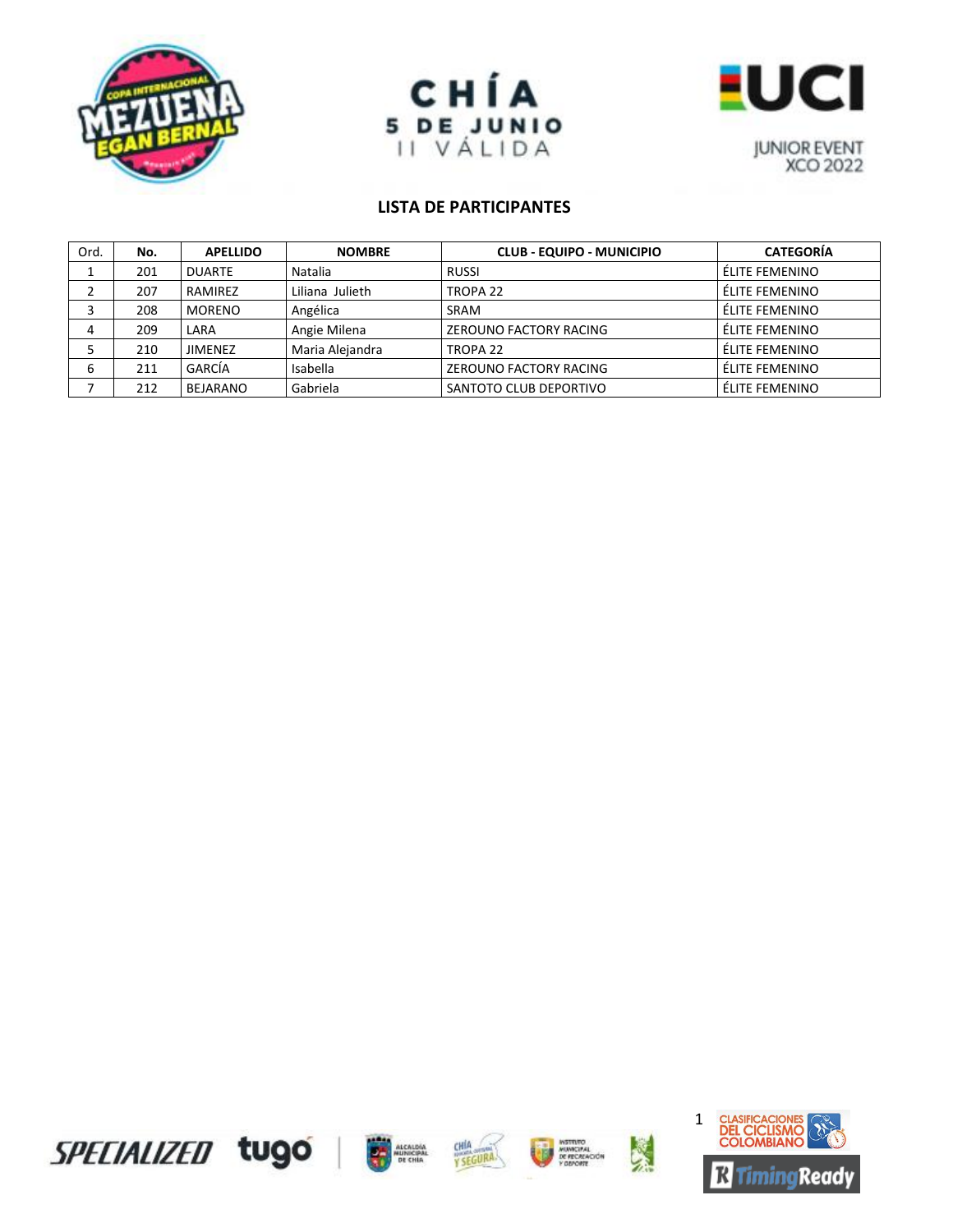





| Ord.           | No. | <b>APELLIDO</b>  | <b>NOMBRE</b>      | <b>CLUB - EQUIPO - MUNICIPIO</b> | <b>CATEGORÍA</b> |
|----------------|-----|------------------|--------------------|----------------------------------|------------------|
| 1              | 621 | <b>LOPEZ</b>     | Ivan Felipe        | <b>RUSSI BIKE PERFORMANCE</b>    | ÉLITE MASCULINO  |
| $\overline{2}$ | 601 | <b>GÓMEZ</b>     | Camilo             | <b>TRINITY RACING</b>            | ÉLITE MASCULINO  |
| 3              | 613 | <b>SUESCA</b>    | Juan Camilo        | <b>VIGOR BIKE</b>                | ÉLITE MASCULINO  |
| 4              | 604 | <b>NAVARRETE</b> | Sebastian          | <b>VIGORE BIKE</b>               | ÉLITE MASCULINO  |
| 5.             | 614 | <b>MONTES</b>    | Jonathan Alexander | <b>VIGORE BIKE</b>               | ÉLITE MASCULINO  |
| 6              | 610 | CARRILLO         | Sebastian Camilo   | AMORE BIKE STORE - TALENTOS BRC  | ÉLITE MASCULINO  |
| 7              | 605 | <b>RINCON</b>    | Cristian Sebastian | FUNDACIÓN BIKING VILLAGE         | ÉLITE MASCULINO  |
| 8              | 619 | AREVALO          | Daniel Alejandro   | <b>IMRD COTA</b>                 | ÉLITE MASCULINO  |
| 9              | 623 | CALDERÓN         | Oscar Julian       | <b>CLUB MTB VALERIA MONTREX</b>  | ÉLITE MASCULINO  |
| 10             | 616 | <b>BECERRA</b>   | Juan Camilo        | <b>INSDEPORTES CAJICÁ</b>        | ÉLITE MASCULINO  |
| 11             | 603 | <b>ANTONIO</b>   | Yimer Alejandro    | KOSTA AZUL TEAM BRC              | ÉLITE MASCULINO  |
| 12             | 624 | <b>CASTILLO</b>  | Andrés Mauricio    | SAN BENITO FUNDECOM CALZADO GOZI | ÉLITE MASCULINO  |
| 13             | 625 | ALBORNOZ         | Cristian Sitven    | ESCUELA ALCALDIA CALDAS BOYACA   | ÉLITE MASCULINO  |
| 14             | 626 | <b>RODRIGUEZ</b> | Felipe             | <b>COGUA</b>                     | ÉLITE MASCULINO  |
| 15             | 627 | <b>VILLATE</b>   | Jose Eduardo       | <b>APEX</b>                      | ÉLITE MASCULINO  |
| 16             | 628 | <b>MORALES</b>   | <b>Nicolás</b>     | <b>TEAM CHITIVA BIKES</b>        | ÉLITE MASCULINO  |
| 17             | 629 | <b>CASTRO</b>    | Santiago           | TEAM CHITIVA BIKES               | ÉLITE MASCULINO  |









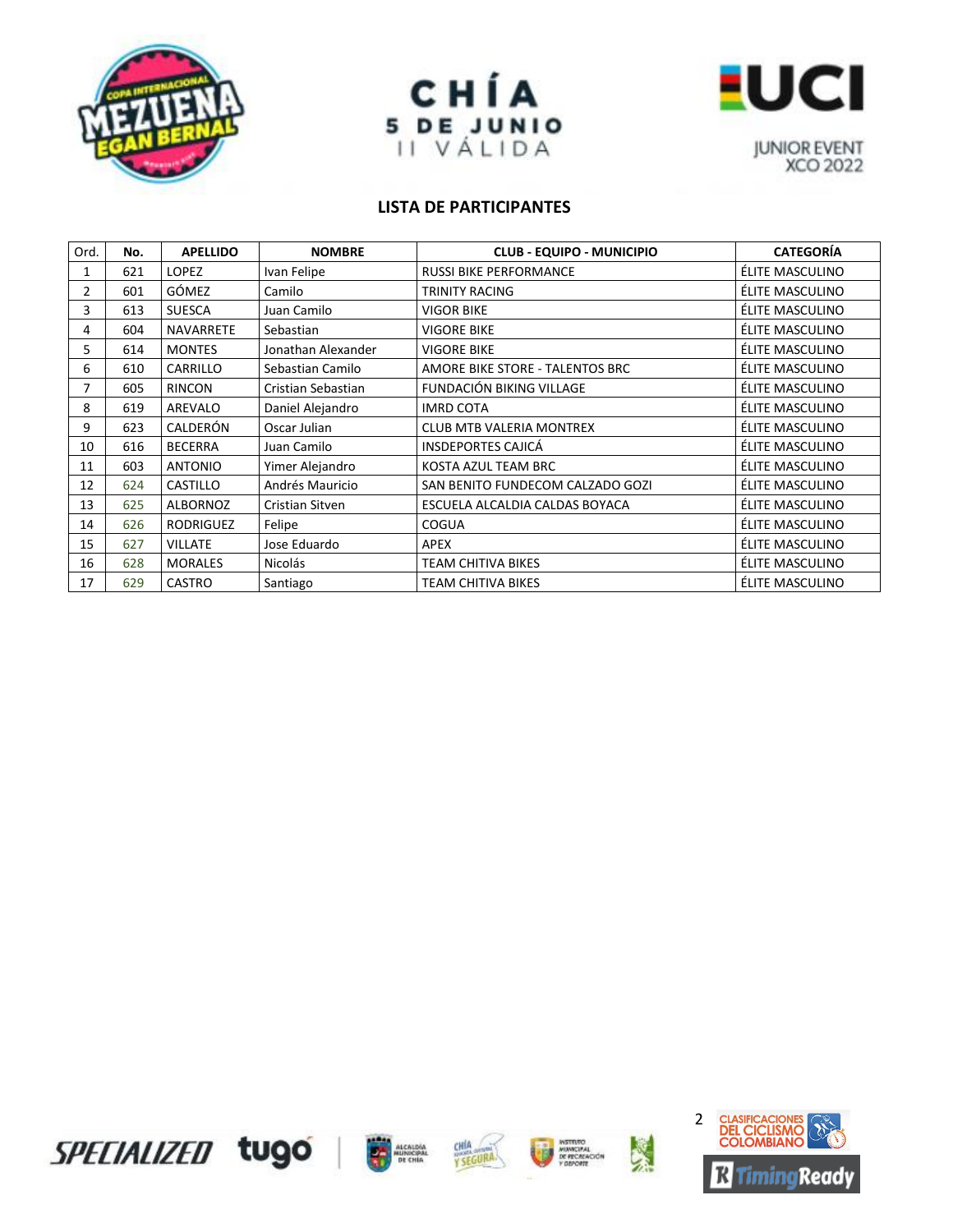





| Ord. | No.  | <b>APELLIDO</b> | <b>NOMBRE</b>         | <b>CLUB - EQUIPO - MUNICIPIO</b> | <b>CATEGORÍA</b>    |
|------|------|-----------------|-----------------------|----------------------------------|---------------------|
|      | 3010 | <b>MORENO</b>   | Johann Alberto        | SOACHA AVANZA                    | <b>ENDURO BIKES</b> |
|      | 3005 | <b>VERDUGO</b>  | Diego                 | CANTÓN                           | <b>ENDURO BIKES</b> |
|      | 3009 | <b>PINTO</b>    | Alejandro             | <b>LOS DEL NORTE</b>             | <b>ENDURO BIKES</b> |
| 4    | 3020 | PINILLA         | Giovany               | <b>INDEPENDIENTE</b>             | <b>ENDURO BIKES</b> |
|      | 3013 | <b>OTÁLORA</b>  | <b>Edgar Giovanny</b> | <b>PARCEROS MTB</b>              | <b>ENDURO BIKES</b> |
| 6    | 3011 | ROCHA           | Juan Sebastián        | PIDIENDO PISTA                   | <b>ENDURO BIKES</b> |
|      | 3021 | <b>CUERVO</b>   | Javier                | SALAMANDRA                       | <b>ENDURO BIKES</b> |
| 8    | 3022 | <b>FORERO</b>   | Juan                  | <b>COLOMBIA CYCLIST</b>          | <b>ENDURO BIKES</b> |
| 9    | 3023 | <b>CAMPOS</b>   | <b>Kevin Daniel</b>   | LOS CONTRAMONTAÑA                | <b>ENDURO BIKES</b> |









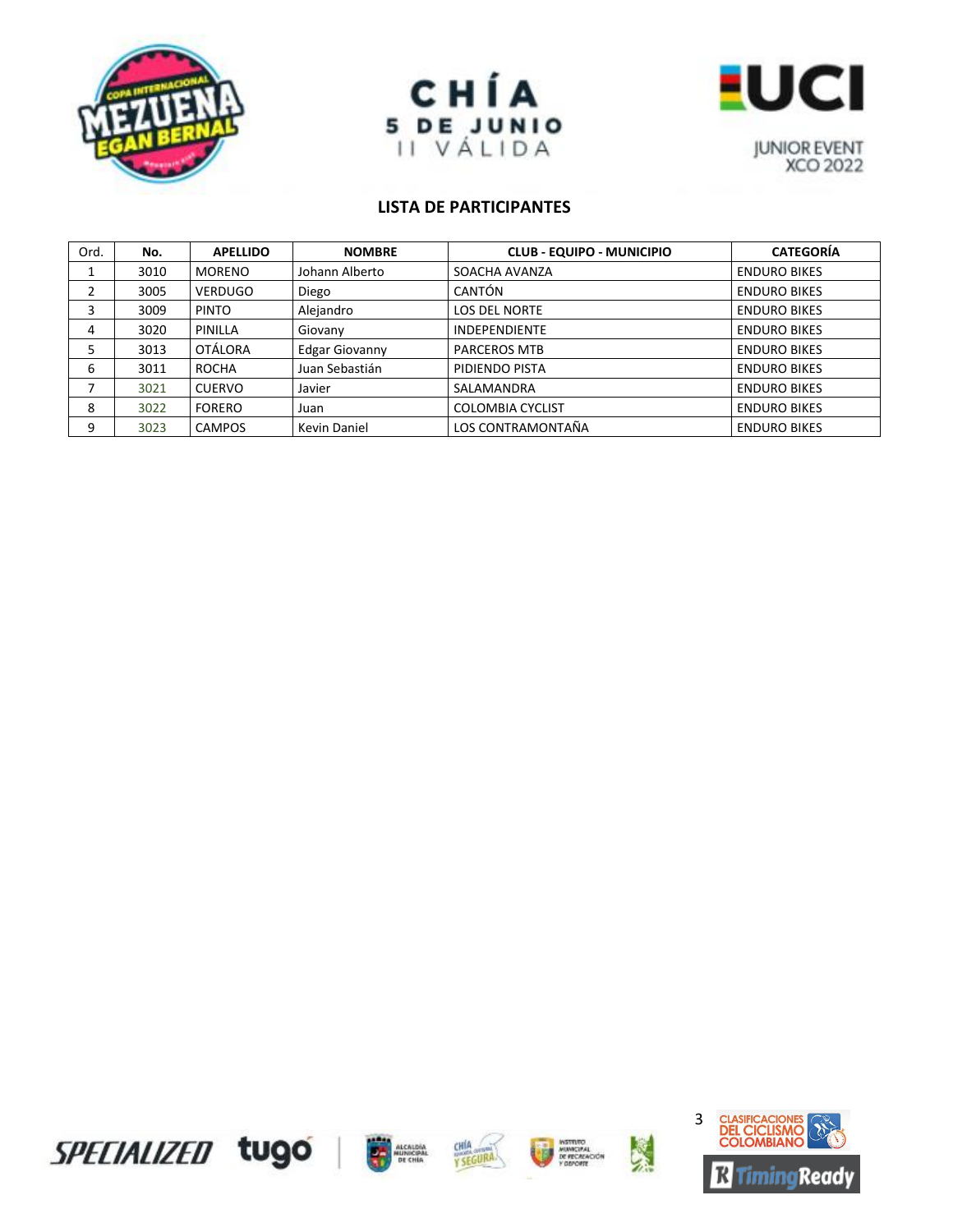





| Ord. | No. | <b>APELLIDO</b> | <b>NOMBRE</b>  | CLUB - EQUIPO - MUNICIPIO | <b>CATEGORIA</b>  |
|------|-----|-----------------|----------------|---------------------------|-------------------|
|      | 304 | <b>BUENO</b>    | Maria Helena   | LOS DEL NORTE             | EXPERTOS FEMENINO |
|      | 306 | GALVIS          | Laura          | LIRO SPORT SOACHA         | EXPERTOS FEMENINO |
|      | 308 | REMOLINA        | Luna Aleiandra | SANTOTO CLUB DEPORTIVO    | EXPERTOS FEMENINO |









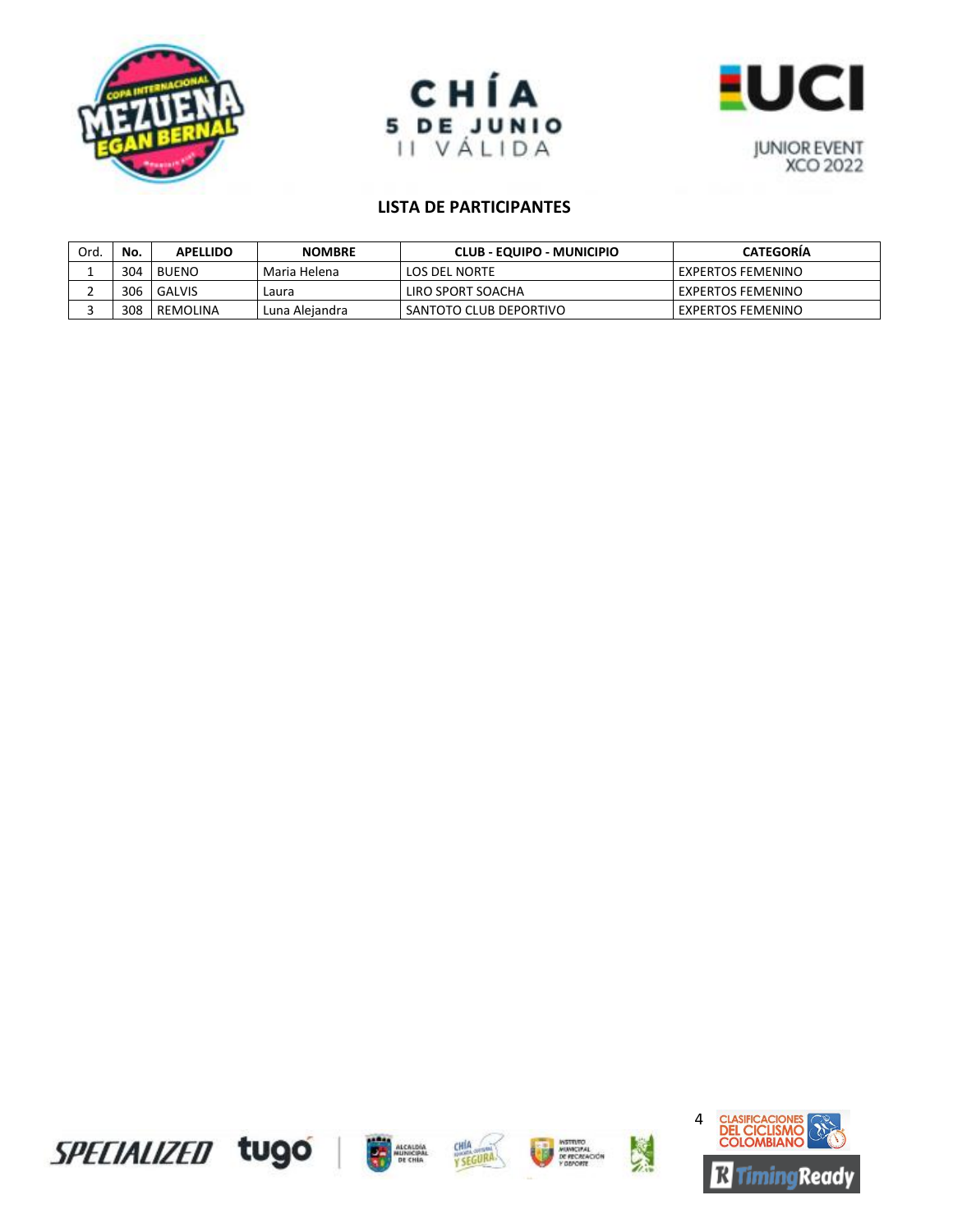





| Ord.           | No. | <b>APELLIDO</b>  | <b>NOMBRE</b>        | <b>CLUB - EQUIPO - MUNICIPIO</b> | <b>CATEGORÍA</b>          |
|----------------|-----|------------------|----------------------|----------------------------------|---------------------------|
| 1              | 715 | <b>RODRÍGUEZ</b> | Marco Aurelio        | <b>CUELLOS FELIX</b>             | <b>EXPERTOS MASCULINO</b> |
| $\overline{2}$ | 727 | <b>GOMEZ</b>     | Camilo Andres        | <b>VIGORE BIKE</b>               | <b>EXPERTOS MASCULINO</b> |
| 3              | 730 | <b>OLARTE</b>    | Ciro Alfonso         | FUNDACIÓN CAMINOS NATIVOS        | <b>EXPERTOS MASCULINO</b> |
| 4              | 732 | <b>BONILLA</b>   | Ivan Rodrigo         | TALENTOS CHIQUINQUIREÑOS         | <b>EXPERTOS MASCULINO</b> |
| 5              | 702 | IBAÑEZ           | Juan Diego           | <b>VELOCIRAPTORS</b>             | <b>EXPERTOS MASCULINO</b> |
| 6              | 731 | <b>BELTRAN</b>   | Christian Felipe     | TEAM CIGARRERIA LA 14            | <b>EXPERTOS MASCULINO</b> |
| $\overline{7}$ | 708 | <b>RODRIGUEZ</b> | Juan Andres          | <b>INDEPENDIENTE</b>             | <b>EXPERTOS MASCULINO</b> |
| 8              | 718 | <b>GOMEZ</b>     | <b>Edison Fabian</b> | <b>VIGORE BIKE</b>               | <b>EXPERTOS MASCULINO</b> |
| 9              | 734 | <b>RODRIGUEZ</b> | Manuel Alejandro     | <b>INSDEPORTES CAJICÁ</b>        | <b>EXPERTOS MASCULINO</b> |
| 10             | 723 | <b>QUIROGA</b>   | Sergio Augusto       | <b>FUNDACION BIKING VILLAGE</b>  | <b>EXPERTOS MASCULINO</b> |
| 11             | 701 | <b>MARTINEZ</b>  | Oscar Ivan           | <b>LA CALERA</b>                 | <b>EXPERTOS MASCULINO</b> |
| 12             | 720 | <b>OLAYA</b>     | Pablo Esteban        | <b>CLUB ELITE CYCLING IBAGUE</b> | <b>EXPERTOS MASCULINO</b> |
| 13             | 717 | <b>PADILLA</b>   | lan                  | <b>INSDEPORTES CAJICÁ</b>        | <b>EXPERTOS MASCULINO</b> |
| 14             | 706 | MARTÍNEZ         | Santiago             | <b>INFINITY MTB</b>              | <b>EXPERTOS MASCULINO</b> |
| 15             | 707 | <b>MORALES</b>   | Leonel               | <b>INFINITY MTB</b>              | <b>EXPERTOS MASCULINO</b> |
| 16             | 713 | <b>PULECIO</b>   | Jose Daniel          | <b>HAMMELL BIKES</b>             | <b>EXPERTOS MASCULINO</b> |
| 17             | 705 | <b>PRIETO</b>    | Geovanny             | <b>CLUB ZABRINSKY</b>            | <b>EXPERTOS MASCULINO</b> |
| 18             | 736 | <b>FORERO</b>    | Andrés Felipe        | LA GRUPETA TRB                   | <b>EXPERTOS MASCULINO</b> |
| 19             | 737 | CARDONA          | <b>Hector Fabio</b>  | <b>CLUB ELITE CYCLING IBAGUE</b> | <b>EXPERTOS MASCULINO</b> |
| 20             | 738 | <b>BELTRAN</b>   | Jaime Enrique        | <b>IMRD COTA</b>                 | <b>EXPERTOS MASCULINO</b> |
| 21             | 739 | <b>RIVERA</b>    | Javier               | <b>BIKE SERVICE SHOP</b>         | <b>EXPERTOS MASCULINO</b> |
| 22             | 740 | GONZÁLEZ         | Jeison Stiven        | FUNDACIÓN CAMINOS NATIVOS        | <b>EXPERTOS MASCULINO</b> |
| 23             | 741 | SANDOVAL         | Julian Eduardo       | <b>LA GRUPETA TRB</b>            | <b>EXPERTOS MASCULINO</b> |
| 24             | 742 | <b>NOVOA</b>     | Víctor               | <b>INDERTEN</b>                  | <b>EXPERTOS MASCULINO</b> |









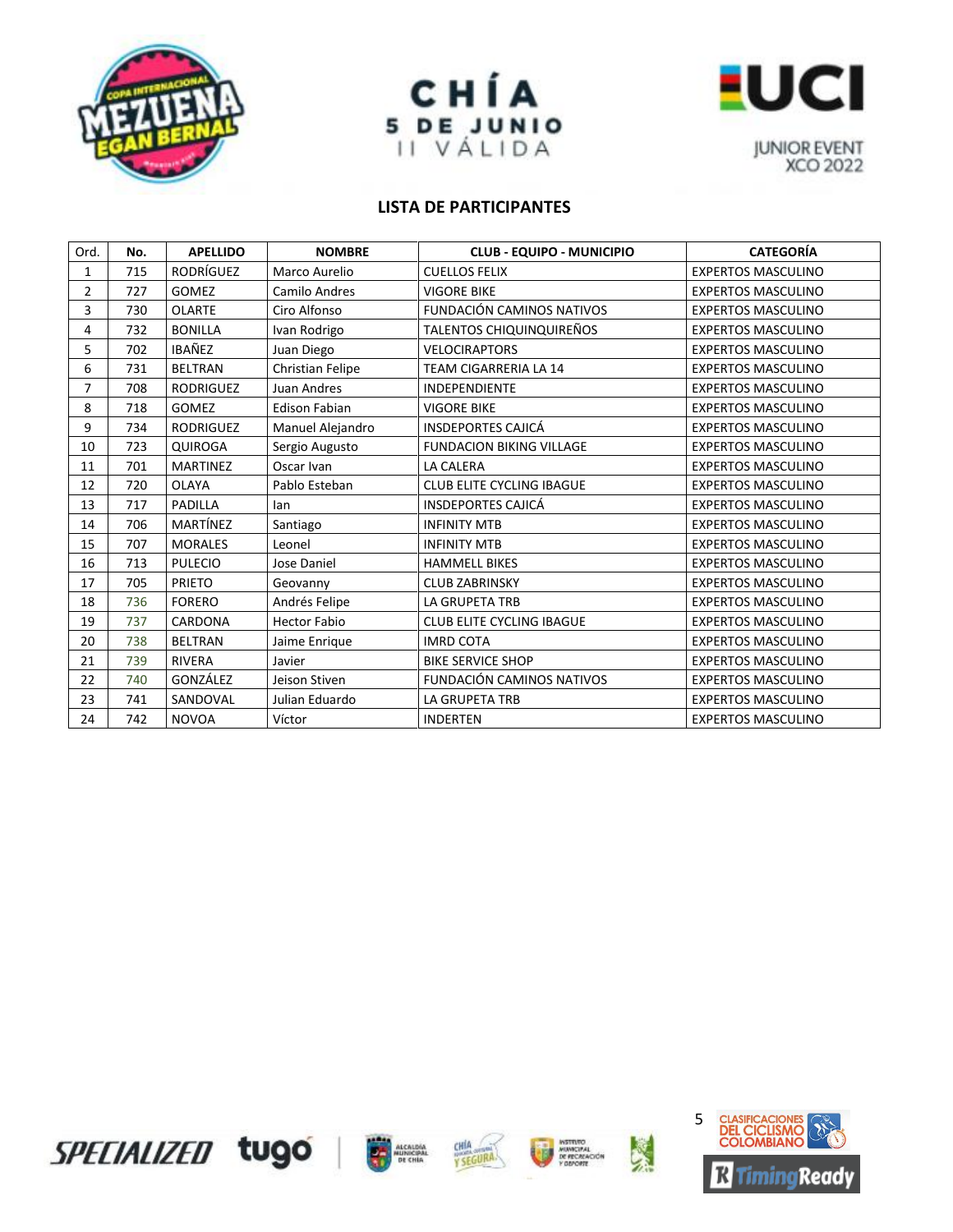





| Ord. | No.  | <b>APELLIDO</b> | <b>NOMBRE</b>   | <b>CLUB - EQUIPO - MUNICIPIO</b>       | <b>CATEGORÍA</b>           |
|------|------|-----------------|-----------------|----------------------------------------|----------------------------|
|      | 7701 | CONTRERAS       | María Alejandra | SEMILLEROS BIKING VILLAGE              | <b>INFANTIL A FEMENINO</b> |
|      | 7702 | SERRANO         | Sofia           | <b>GUESFORD</b>                        | <b>INFANTIL A FEMENINO</b> |
|      | 7705 | <b>CADENA</b>   | María Antonia   | CADIZ INGENIERIA Y PROYECTOS ZIPAQUIRÁ | <b>INFANTIL A FEMENINO</b> |
|      | 7706 | <b>ACOSTA</b>   | Ana Manuela     | <b>FUNDACION DEPORTIVA LAVENIR</b>     | INFANTIL A FEMENINO        |
|      | 707  | GIL             | Chelsy Mariana  | IMRD COTA                              | INFANTIL A FEMENINO        |









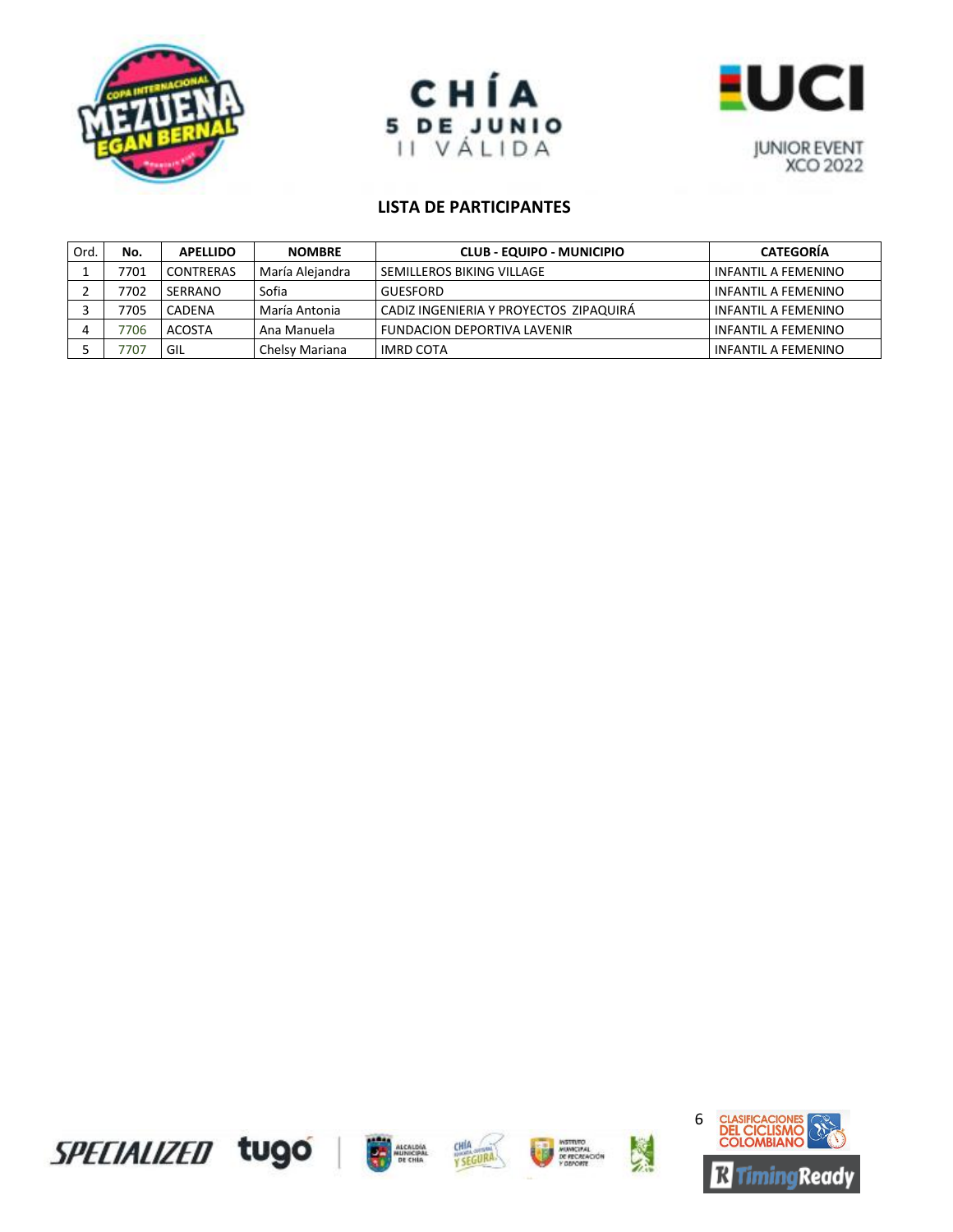





| Ord.           | No.  | <b>APELLIDO</b>    | <b>NOMBRE</b>          | <b>CLUB - EQUIPO - MUNICIPIO</b>   | <b>CATEGORÍA</b>            |
|----------------|------|--------------------|------------------------|------------------------------------|-----------------------------|
| $\mathbf{1}$   | 9022 | CASTELLANIOS       | Sergio Mateo           | TALENTOS CHIQUINQUIREÑOS BRC       | <b>INFANTIL A MASCULINO</b> |
| $\overline{2}$ | 9035 | GONZALEZ           | Sebastian Mauricio     | E.F.D SESQUILE                     | <b>INFANTIL A MASCULINO</b> |
| 3              |      | 9020 VARGAS        | <b>Andres Mauricio</b> | ESCUELA ALCALDIA CALDAS BOYACA     | INFANTIL A MASCULINO        |
| $\overline{4}$ | 9002 | RODRÍGUEZ          | Iván Santiago          | TEAM COPA MEZUENA EGAN BERNAL      | INFANTIL A MASCULINO        |
| 5              | 9001 | <b>TRIANA</b>      | Danilo Andres          | E.F.D GACHANCIPÁ                   | INFANTIL A MASCULINO        |
| 6              | 9021 | <b>LANCHEROS</b>   | Duver Albeiro          | TALENTOS CHIQUINQUIREÑOS BRC       | INFANTIL A MASCULINO        |
| $\overline{7}$ | 9031 | TIBAQUICHA         | Samuel Alejandro       | <b>IMRD COTA</b>                   | INFANTIL A MASCULINO        |
| 8              | 9007 | PULIDO             | Martin                 | <b>SIMIRIDERS</b>                  | INFANTIL A MASCULINO        |
| 9              |      | 9033 MUNAR         | Franklin Yesser        | E.F.D SESQUILE                     | <b>INFANTIL A MASCULINO</b> |
| 10             |      | 9039   ZAMBRANO    | Manuel Santiago        | ESCUELA DE FORMACIÓN SOPO          | INFANTIL A MASCULINO        |
| 11             |      | 9028 SUAREZ        | Juan Sebastian         | FUNDACION DEPORTIVA LAVENIR        | INFANTIL A MASCULINO        |
| 12             | 9013 | AYURE              | Santiago               | LOS CONTRAMONTAÑA                  | INFANTIL A MASCULINO        |
| 13             | 9014 | <b>ARIAS</b>       | Aron Stiven            | ESCUELA CUCUNUBA                   | INFANTIL A MASCULINO        |
| 14             | 9003 | VASQUEZ            | Juan Mateo             | CLUB TEAM MOUNTAIN BIKE FACATATIVA | INFANTIL A MASCULINO        |
| 15             | 9006 | PÉREZ              | Luciano                | <b>GUESFORD</b>                    | <b>INFANTIL A MASCULINO</b> |
| 16             | 9025 | RAMÍREZ            | Gerard Sebastian       | ZIPAQUIRA LA ZONA BOUTIQUE TUNING  | INFANTIL A MASCULINO        |
| 17             | 9034 | JIMENEZ            | Edwar Alejandro        | E.F.D SESQUILE                     | INFANTIL A MASCULINO        |
| 18             | 9027 | ROMERO             | Johann Stiven          | FUNDACION DEPORTIVA LAVENIR        | <b>INFANTIL A MASCULINO</b> |
| 19             | 9016 | QUIÑÓNEZ           | Juan David             | TEAM REGIONES BIKE - LA TROPITA    | INFANTIL A MASCULINO        |
| 20             | 9004 | <b>FONSECA</b>     | Eric Alejandro         | NIK.COM - VIOTA                    | INFANTIL A MASCULINO        |
| 21             | 9043 | <b>NICOLAS</b>     | Juan Pablo             | ESCUELA DE FORMACIÓN COGUA         | INFANTIL A MASCULINO        |
| 22             | 9008 | <b>TINJACA</b>     | Javid Matias           | <b>CLUB ZABRINSKY</b>              | INFANTIL A MASCULINO        |
| 23             | 9009 | MENDEZ             | Emanuel                | <b>CLUB ZABRINSKY</b>              | INFANTIL A MASCULINO        |
| 24             |      | 9045 ZAMBRANO      | Ian Steban             | ESCUELA DE FORMACIÓN SOPO          | <b>INFANTIL A MASCULINO</b> |
| 25             | 9046 | <b>RODRIGUEZ</b>   | Angel Sebastian        | TALENTOS CHIQUINQUIREÑOS BRC       | <b>INFANTIL A MASCULINO</b> |
| 26             | 9047 | <b>RODRIGUEZ</b>   | <b>Cristian David</b>  | TALENTOS CHIQUINQUIREÑOS BRC       | INFANTIL A MASCULINO        |
| 27             | 9048 | <b>GARCIA</b>      | David Samuel           | <b>IMRD COTA</b>                   | INFANTIL A MASCULINO        |
| 28             | 9049 | <b>GONZALES</b>    | Diego Alejandro        | ESCUELA DE CICLISMO PAUNA          | INFANTIL A MASCULINO        |
| 29             | 9050 | VALENCIA           | Emanuel                | <b>BOGOTA</b>                      | INFANTIL A MASCULINO        |
| 30             | 9051 | ROMERO             | Emmanuel               | ESCUELA DE FORMACIÓN SOPO          | INFANTIL A MASCULINO        |
| 31             | 9052 | <b>TURRIAGO</b>    | Emmanuel               | <b>CLUB FUTUROS CAMPEONES</b>      | INFANTIL A MASCULINO        |
| 32             |      | 9053 SIERRA        | <b>Fabian Ferney</b>   | ESCUELA DE CICLISMO PAUNA          | <b>INFANTIL A MASCULINO</b> |
| 33             | 9054 | <b>PULIDO</b>      | Ian Samuel             | <b>IMRD TOCANCIPÁ</b>              | INFANTIL A MASCULINO        |
| 34             | 9055 | SIERRA             | Jhordan Stiven         | ESCUELA DE CICLISMO PAUNA          | INFANTIL A MASCULINO        |
| 35             | 9056 | PAEZ               | Joseph Camilo          | <b>IMRD TOCANCIPA</b>              | INFANTIL A MASCULINO        |
| 36             | 9057 | <b>BALLESTEROS</b> | Juan Manuel            | <b>BOGOTA BIKE PARK</b>            | INFANTIL A MASCULINO        |
| 37             | 9058 | MAMANCHE           | Kenneth Santiago       | <b>IMRD TOCANCIPÁ</b>              | INFANTIL A MASCULINO        |
| 38             | 9059 | <b>BETANCOURT</b>  | Luis Eduardo           | <b>CLUB FUTUROS CAMPEONES</b>      | <b>INFANTIL A MASCULINO</b> |
| 39             | 9060 | TIBADUIZA          | Luis Fernando          | LOS CONTRAMONTAÑA                  | INFANTIL A MASCULINO        |
| 40             | 9061 | <b>MORALES</b>     | Mateo                  | LOS CONTRAMONTAÑA                  | INFANTIL A MASCULINO        |









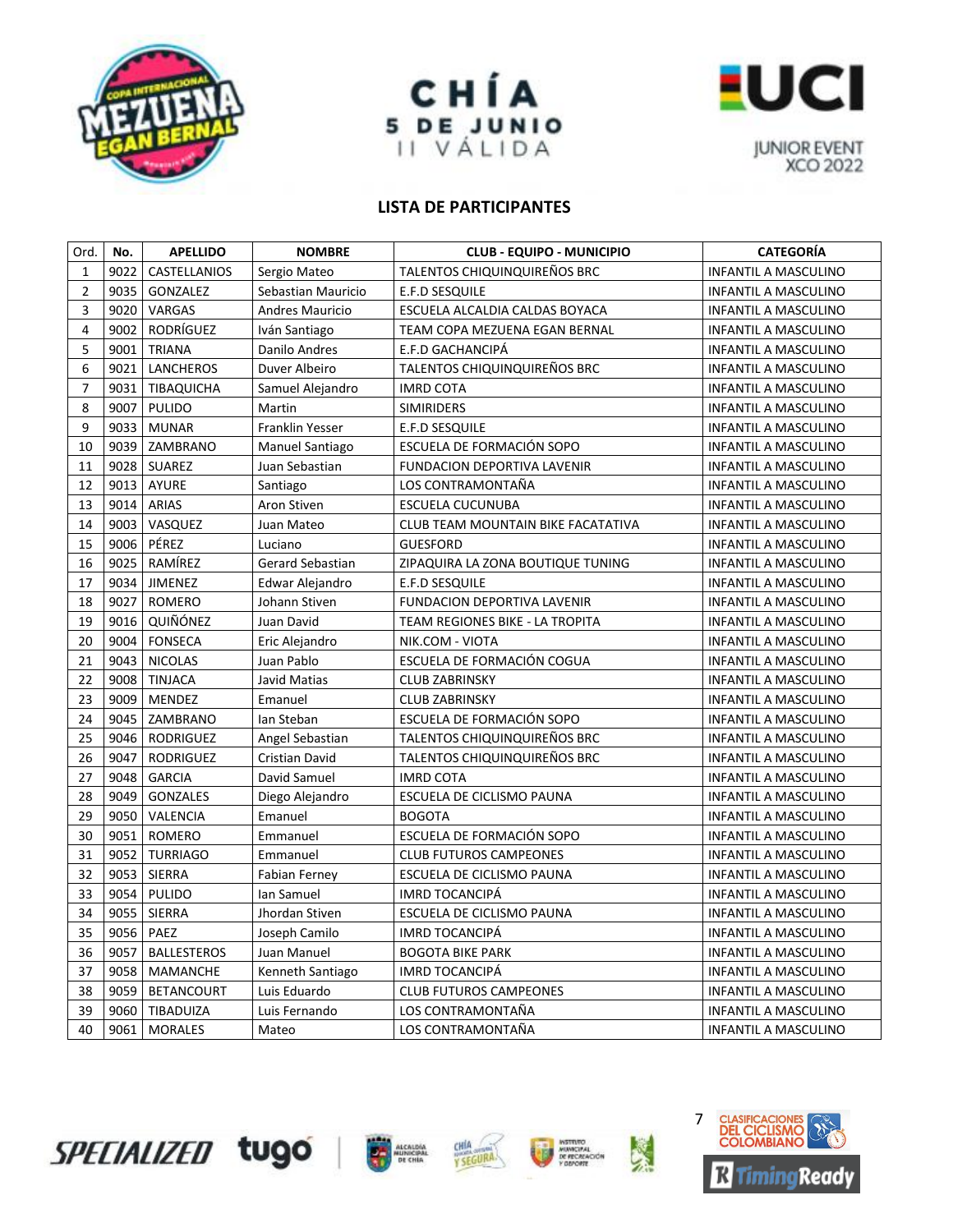





| Ord. | No.  | <b>APELLIDO</b>  | <b>NOMBRE</b>  | <b>CLUB - EQUIPO - MUNICIPIO</b> | <b>CATEGORÍA</b>            |
|------|------|------------------|----------------|----------------------------------|-----------------------------|
| 41   | 9062 | MUÑOZ            | Miguel Angel   | E.F.D SESQUILE                   | <b>INFANTIL A MASCULINO</b> |
| 42   | 9063 | <b>MORENO</b>    | Nicolas Steven | <b>IMRD COTA</b>                 | <b>INFANTIL A MASCULINO</b> |
| 43   | 9064 | <b>MANRIQUE</b>  | Pablo          | N-A                              | <b>INFANTIL A MASCULINO</b> |
| 44   | 9065 | PAZ              | Rafael         | <b>BOGOTA BIKE PARK</b>          | <b>INFANTIL A MASCULINO</b> |
| 45   | 9066 | <b>GUTIERREZ</b> | Salvatore      | <b>IMRD COTA</b>                 | <b>INFANTIL A MASCULINO</b> |
| 46   | 9067 | <b>GARCIA</b>    | Samuel Alfedro | <b>IMRD COTA</b>                 | <b>INFANTIL A MASCULINO</b> |
| 47   | 9068 | <b>VARGAS</b>    | Samuel David   | <b>IMRD TOCANCIPÁ</b>            | <b>INFANTIL A MASCULINO</b> |
| 48   | 9069 | <b>APONTE</b>    | Simon Esteban  | <b>BOGOTA BIKE PARK</b>          | <b>INFANTIL A MASCULINO</b> |
| 49   | 9070 | SANCHEZ          | Yonatan David  | IMRD TOCANCIPÁ                   | <b>INFANTIL A MASCULINO</b> |









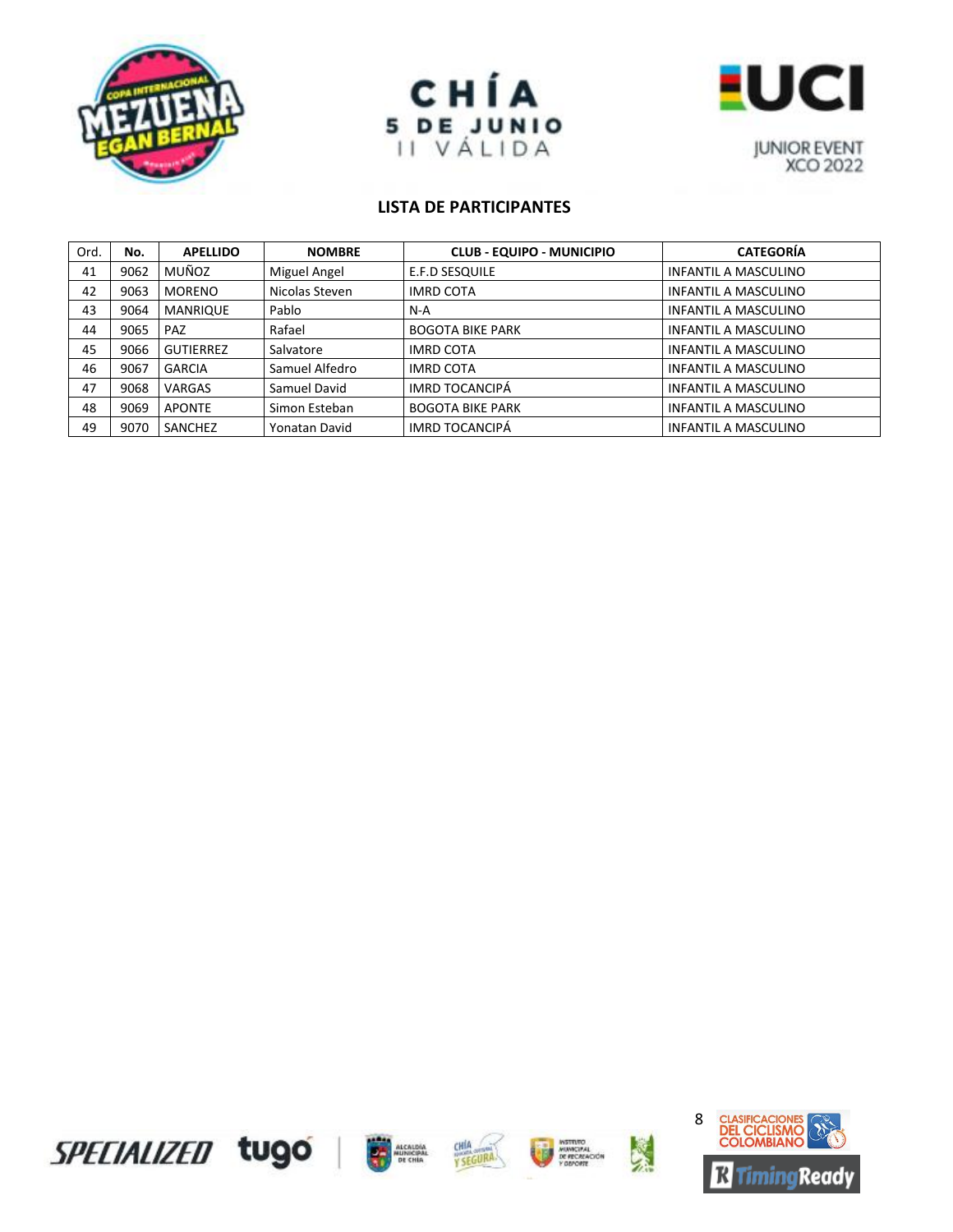





| Ord. | No.  | <b>APELLIDO</b>  | <b>NOMBRE</b>         | <b>CLUB - EQUIPO - MUNICIPIO</b>   | <b>CATEGORÍA</b>           |
|------|------|------------------|-----------------------|------------------------------------|----------------------------|
|      | 8814 | <b>QUIROGA</b>   | Sara Sofia            | SOACHA AVANZA                      | <b>INFANTIL B FEMENINO</b> |
| 2    | 8813 | <b>OSORIO</b>    | Sheryl Dayana         | CLUB ELITE CYCLING IBAGUÉ          | <b>INFANTIL B FEMENINO</b> |
| 3    | 8802 | <b>PACHON</b>    | Nicole Sofía          | ZIPAQUIRA TIERRA DE CAMPEONES      | <b>INFANTIL B FEMENINO</b> |
| 4    | 8803 | <b>CETINA</b>    | Danna Sofía           | INDEPENDIENTE                      | <b>INFANTIL B FEMENINO</b> |
| 5    | 8809 | SANCHEZ          | Paula Alejandra       | TALENTOS CHIQUINQUIREÑOS BRC       | <b>INFANTIL B FEMENINO</b> |
| 6    | 8805 | <b>TORRES</b>    | Luciana               | <b>IMRD COTA</b>                   | <b>INFANTIL B FEMENINO</b> |
| 7    | 8804 | <b>CASALLAS</b>  | Isabella              | <b>GUESFORD - GUEPARDOS</b>        | <b>INFANTIL B FEMENINO</b> |
| 8    | 8817 | GÓMEZ            | Jenifer Tatiana       | ESCUELA CUCUNUBA                   | <b>INFANTIL B FEMENINO</b> |
| 9    | 8812 | <b>RODRÍGUEZ</b> | Mariana               | <b>SIMIJACA</b>                    | <b>INFANTIL B FEMENINO</b> |
| 10   | 8810 | MUÑOZ            | Alison Yireth         | <b>FUNDACION DEPORTIVA LAVENIR</b> | <b>INFANTIL B FEMENINO</b> |
| 11   | 8811 | <b>AMAYA</b>     | Gabriela              | <b>FUNDACION DEPORTIVA LAVENIR</b> | <b>INFANTIL B FEMENINO</b> |
| 12   | 8807 | VELASQUEZ        | Maria Alejandra       | TEAM REGIONES BIKE - LA TROPITA    | <b>INFANTIL B FEMENINO</b> |
| 13   | 8801 | PEREZ            | <b>Hellen Zharich</b> | <b>TEAM KUDOS CAPITAL</b>          | <b>INFANTIL B FEMENINO</b> |
| 14   | 8818 | DÍAZ             | Ana Sofia             | TEAM REGIONES BIKE - LA TROPITA    | <b>INFANTIL B FEMENINO</b> |
| 15   | 8819 | <b>VEGA</b>      | Daylin Yulith         | ESCUELA DE CICLISMO PAUNA          | <b>INFANTIL B FEMENINO</b> |
| 16   | 8820 | <b>TALERO</b>    | <b>Emily Jhulinne</b> | ESCUELA DE FORMACIÓN SOPO          | <b>INFANTIL B FEMENINO</b> |
| 17   | 8821 | <b>PABON</b>     | Mía Camila            | FUNDACION DEPORTIVA LAVENIR        | <b>INFANTIL B FEMENINO</b> |
| 18   | 8822 | <b>BARRETO</b>   | Nicolle Daniela       | <b>CLUB FUTUROS CAMPEONES</b>      | <b>INFANTIL B FEMENINO</b> |
| 19   | 8823 | ROMERO           | Sara Sofia            | <b>CLUB FUTUROS CAMPEONES</b>      | <b>INFANTIL B FEMENINO</b> |
| 20   | 8824 | ROMERO           | Shaira Valentina      | <b>CLUB FUTUROS CAMPEONES</b>      | <b>INFANTIL B FEMENINO</b> |











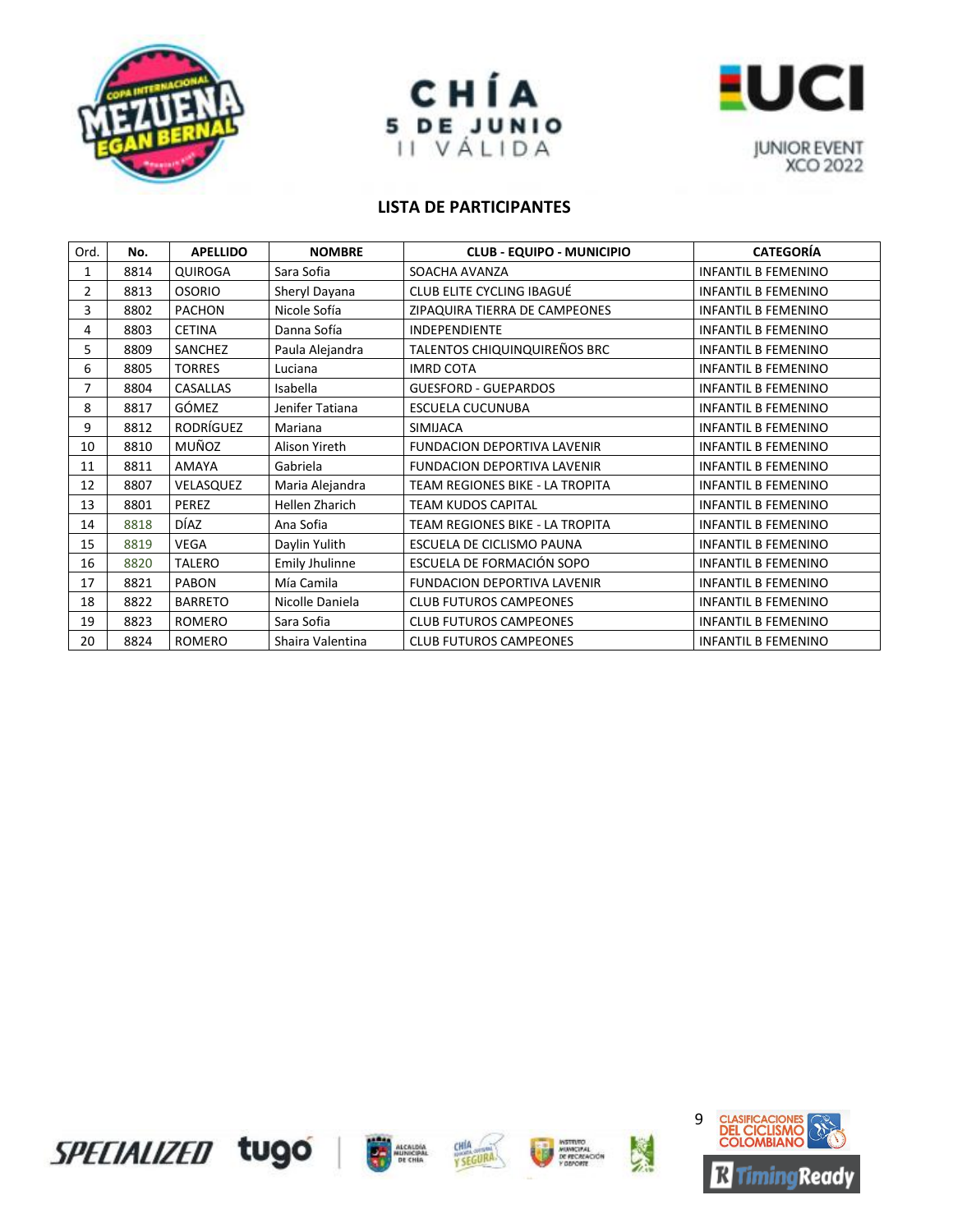





| Ord.           | No.  | <b>APELLIDO</b> | <b>NOMBRE</b>        | <b>CLUB - EQUIPO - MUNICIPIO</b>     | <b>CATEGORÍA</b>            |
|----------------|------|-----------------|----------------------|--------------------------------------|-----------------------------|
| $\mathbf{1}$   | 5038 | <b>MANCERA</b>  | David                | ZIPAQUIRA                            | <b>INFANTIL B MASCULINO</b> |
| $\overline{2}$ | 5001 | PINZÓN          | Kevin Norvey         | TEAM COPA MEZUENA EGAN BERNAL        | <b>INFANTIL B MASCULINO</b> |
| 3              | 5020 | <b>CUEVA</b>    | Orlando José         | PUYANGO - ECUADOR                    | <b>INFANTIL B MASCULINO</b> |
| $\overline{4}$ | 5004 | GOMEZ           | Kevin                | INDEPENDIENTEMENTE                   | <b>INFANTIL B MASCULINO</b> |
| 5              | 5040 | AREVALO         | Luis Miguel          | <b>CACIQUES DEL ZIPA</b>             | <b>INFANTIL B MASCULINO</b> |
| 6              | 5003 | <b>WOODWARD</b> | <b>Tomas Antonio</b> | <b>IMRD COTA</b>                     | <b>INFANTIL B MASCULINO</b> |
| 7              | 5054 | CAMELO          | Miguel Angel         | ESCUELA DE CICLISMO LA VEGA          | <b>INFANTIL B MASCULINO</b> |
| 8              | 5047 | SANCHEZ         | <b>Tomas Enrique</b> | E.F.D SESQUILE                       | <b>INFANTIL B MASCULINO</b> |
| 9              | 5012 | CARILLO         | Jorge Andres         | LA SEPTIMA CUMBRE UBATE              | <b>INFANTIL B MASCULINO</b> |
| 10             | 5002 | <b>BALLEN</b>   | Juan David           | LA SEPTIMA CUMBRE UBATE              | INFANTIL B MASCULINO        |
| 11             | 5019 | <b>CASTRO</b>   | Joseph Julian        | ESCUELA CUCUNUBA                     | <b>INFANTIL B MASCULINO</b> |
| 12             | 5007 | RODRÍGUEZ       | Jose Fernando        | INGENIERÍA CIVEL - RUNAWAY SPEEDWEAR | <b>INFANTIL B MASCULINO</b> |
| 13             | 5050 | CASTIBLANCO     | <b>Nicolas</b>       | ALCALDIA MUNICIPAL DE COGUA          | <b>INFANTIL B MASCULINO</b> |
| 14             | 5005 | SÁNCHEZ         | Samuel               | TEAM COPA MEZUENA EGAN BERNAL        | <b>INFANTIL B MASCULINO</b> |
| 15             | 5049 | <b>ARANGO</b>   | Alex Mauricio        | E.F.D GACHANCIPÁ                     | <b>INFANTIL B MASCULINO</b> |
| 16             | 5057 | ROZO            | Gianpiere            | <b>GUESFORD</b>                      | <b>INFANTIL B MASCULINO</b> |
| 17             | 5009 | <b>RIVERA</b>   | Samuel Uriel         | <b>FUNDACION BIKING VILLAGE</b>      | <b>INFANTIL B MASCULINO</b> |
| 18             | 5024 | NAVARRETE       | Emmanuel             | <b>INSERTEN TENJO</b>                | <b>INFANTIL B MASCULINO</b> |
| 19             | 5046 | <b>JIMENEZ</b>  | Sergio Andres        | <b>PAPÁS</b>                         | <b>INFANTIL B MASCULINO</b> |
| 20             | 5044 | <b>ORTEGA</b>   | Santiago             | <b>INSDEPORTES CAJICÁ</b>            | <b>INFANTIL B MASCULINO</b> |
| 21             | 5031 | BAREÑO          | <b>Martin David</b>  | ESCUELA ALCALDIA CALDAS BOYACA       | <b>INFANTIL B MASCULINO</b> |
| 22             | 5026 | CARDONA         | Maximiliano          | ALCALDIA DE LA CALERA                | <b>INFANTIL B MASCULINO</b> |
| 23             | 5011 | PÉREZ           | Lorenzo              | <b>GUESFORD</b>                      | <b>INFANTIL B MASCULINO</b> |
| 24             | 5018 | <b>MORENO</b>   | Juan David           | <b>GUESFORD</b>                      | <b>INFANTIL B MASCULINO</b> |
| 25             | 5027 | PEDRAZA         | Juan Camilo          | ALCALDIA DE LA CALERA                | <b>INFANTIL B MASCULINO</b> |
| 26             | 5048 | <b>AVILA</b>    | Duver Andrey         | E.F.D SESQUILE                       | <b>INFANTIL B MASCULINO</b> |
| 27             | 5023 | SOLANO          | Alejandro            | TEAM REGIONES BIKE - LA TROPITA      | <b>INFANTIL B MASCULINO</b> |
| 28             | 5014 | <b>GUEVARA</b>  | Angel Santiago       | <b>CLUB ZABRINSKY</b>                | <b>INFANTIL B MASCULINO</b> |
| 29             | 5015 | <b>VEGA</b>     | Jeronimo             | LOS CONTRAMONTAÑA                    | <b>INFANTIL B MASCULINO</b> |
| 30             | 5055 | <b>MALAVER</b>  | <b>Wilmer Andrey</b> | ESCUELA DE FORMACIÓN SOPO            | <b>INFANTIL B MASCULINO</b> |
| 31             | 5058 | <b>SUTA</b>     | Brando Santiago      | <b>IMCRDZ ZIPAQUIRA</b>              | <b>INFANTIL B MASCULINO</b> |
| 32             | 5059 | <b>MARIN</b>    | Daniel               | <b>SANTA MARIA</b>                   | <b>INFANTIL B MASCULINO</b> |
| 33             | 5060 | <b>MORA</b>     | David Santiago       | ESCUELA IMDERCUT PUERTO LOPEZ META   | <b>INFANTIL B MASCULINO</b> |
| 34             | 5061 | <b>BELTRAN</b>  | Deivy Santiago       | ESCUELA DE FORMACIÓN SOPO            | <b>INFANTIL B MASCULINO</b> |
| 35             | 5062 | <b>NIAMPIRA</b> | Erick Adrian         | PEDALEANDO POR VENTAQUEMADA          | <b>INFANTIL B MASCULINO</b> |
| 36             | 5063 | <b>ARDILA</b>   | Fabián Andrés        | <b>CLUB FUTUROS CAMPEONES</b>        | <b>INFANTIL B MASCULINO</b> |
| 37             | 5064 | ORTIZ           | Gerrard Alberto      | ESCUELA DE FORMACIÓN SOPO            | <b>INFANTIL B MASCULINO</b> |
| 38             | 5065 | <b>PUENTES</b>  | Giovanny Alejandro   | P <sub>10</sub>                      | <b>INFANTIL B MASCULINO</b> |
| 39             | 5066 | ARTUNDUAGA      | Ivan Mauricio        | <b>TABIO TEAM</b>                    | <b>INFANTIL B MASCULINO</b> |
| 40             | 5067 | <b>PACHON</b>   | Jefersson Yolian     | <b>ESCUELA CUCUNUBA</b>              | <b>INFANTIL B MASCULINO</b> |







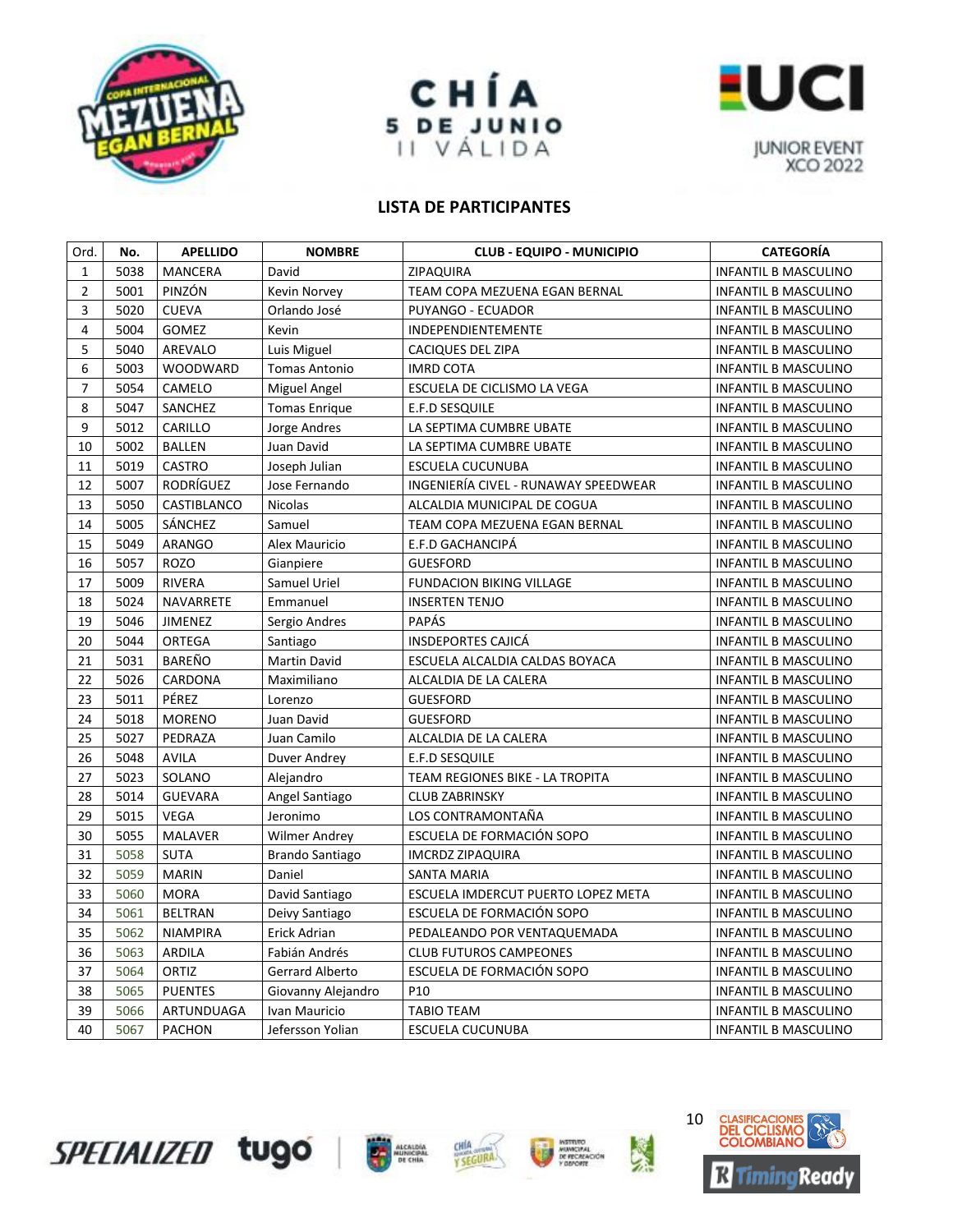





| Ord. | No.  | <b>APELLIDO</b> | <b>NOMBRE</b>   | <b>CLUB - EQUIPO - MUNICIPIO</b> | <b>CATEGORÍA</b>            |
|------|------|-----------------|-----------------|----------------------------------|-----------------------------|
| 41   | 5068 | <b>ROJAS</b>    | Jorge Andres    | <b>IMRD COTA</b>                 | <b>INFANTIL B MASCULINO</b> |
| 42   | 5069 | <b>TALERO</b>   | Juan Camilo     | ESCUELA DE FORMACIÓN SOPO        | INFANTIL B MASCULINO        |
| 43   | 5070 | SARMIENTO       | Kevin Andres    | ESCUELA DE FORMACIÓN SOPO        | INFANTIL B MASCULINO        |
| 44   | 5071 | <b>ROMERO</b>   | Leoanardo Isaac | <b>IMRD COTA</b>                 | INFANTIL B MASCULINO        |
| 45   | 5072 | NUÑEZ           | Leonardo Andres | INDEPENDIENTE                    | <b>INFANTIL B MASCULINO</b> |
| 46   | 5073 | GÓMEZ           | Simón           | ALCALDÍA DE LA CALERA            | <b>INFANTIL B MASCULINO</b> |









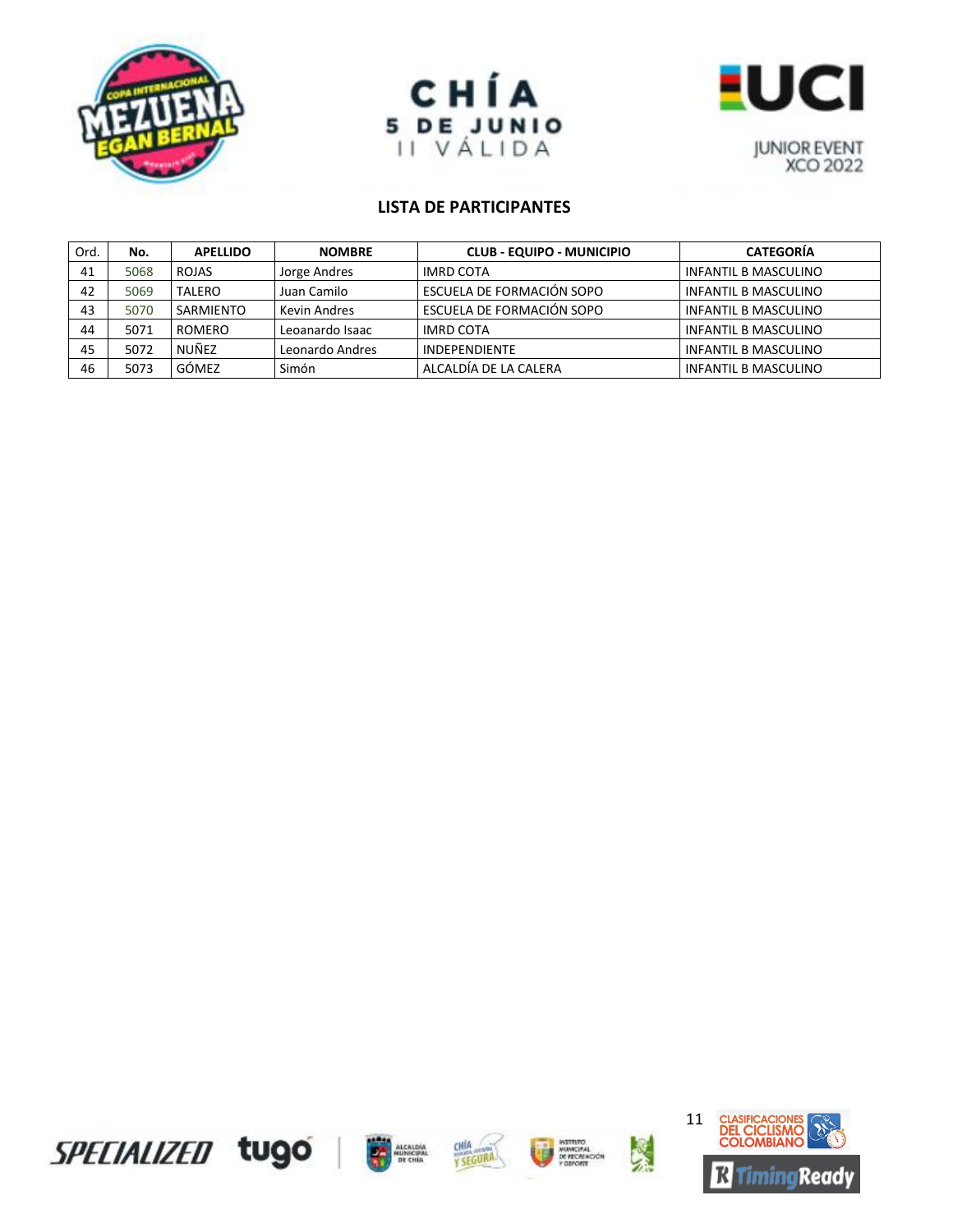





| Ord. | No.   | <b>APELLIDO</b> | <b>NOMBRE</b>   | <b>CLUB - EQUIPO - MUNICIPIO</b> | <b>CATEGORÍA</b>           |
|------|-------|-----------------|-----------------|----------------------------------|----------------------------|
|      | 102   | <b>CORTES</b>   | Salome          | IMRD TOCANCIPA                   | JUNIOR FEMENINO UCI        |
|      |       | 103   QUINTERO  | Shara Helena    | SOACHA AVANZA - CICLOMONTAÑEROS  | <b>JUNIOR FEMENINO UCI</b> |
|      | 104   | I GUZMAN        | Angels Gabriela | IMRD COTA                        | <b>JUNIOR FEMENINO UCI</b> |
|      | 101   | MADARIAGA       | Zharick Sandrit | SOACHA AVANZA - CICLOMONTAÑEROS  | <b>JUNIOR FEMENINO UCI</b> |
|      | 105   | RODRIGUEZ       | Luisa Fernanda  | <b>CLUB MARTICA CORTES</b>       | <b>JUNIOR FEMENINO UCI</b> |
|      | 106 l | PÁEZ            | Lina Mariana    | ZIPAQUIRÁ TIERRA DE CAMPEONES    | <b>JUNIOR FEMENINO UCI</b> |









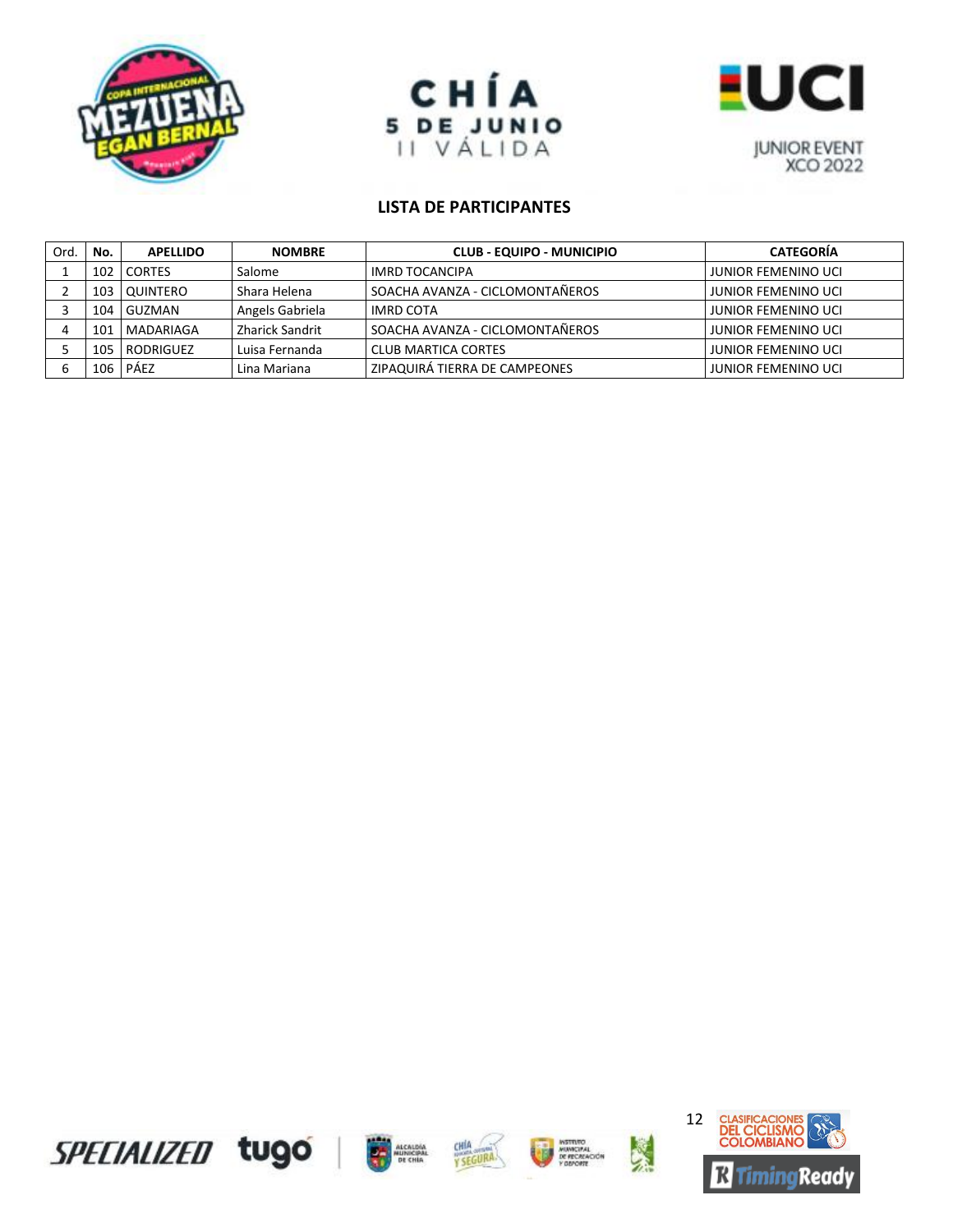





| Ord. | No. | <b>APELLIDO</b> | <b>NOMBRE</b>   | <b>CLUB - EQUIPO - MUNICIPIO</b> | <b>CATEGORÍA</b>             |
|------|-----|-----------------|-----------------|----------------------------------|------------------------------|
|      | 51  | <b>MEDINA</b>   | Juan Manuel     | <b>IMRD COTA</b>                 | JUNIOR MASCULINO NO FEDERADO |
|      | 50  | <b>SUAREZ</b>   | Carlos Arturo   | <b>IMRD COTA</b>                 | JUNIOR MASCULINO NO FEDERADO |
|      | 52  | RODRÍGUEZ       | Julián Santiago | <b>BIKING VILLAGE</b>            | JUNIOR MASCULINO NO FEDERADO |
|      | 53  | GARRIDO         | Diego Alejandro | LOS CONTRAMONTAÑA                | JUNIOR MASCULINO NO FEDERADO |
|      | 54  | <b>CICERY</b>   | Jhoyner Andres  | E.F.D SESQUILE                   | JUNIOR MASCULINO NO FEDERADO |
|      |     | MARIÑO          | José Manuel     | <b>CICLO FUNSA</b>               | JUNIOR MASCULINO NO FEDERADO |









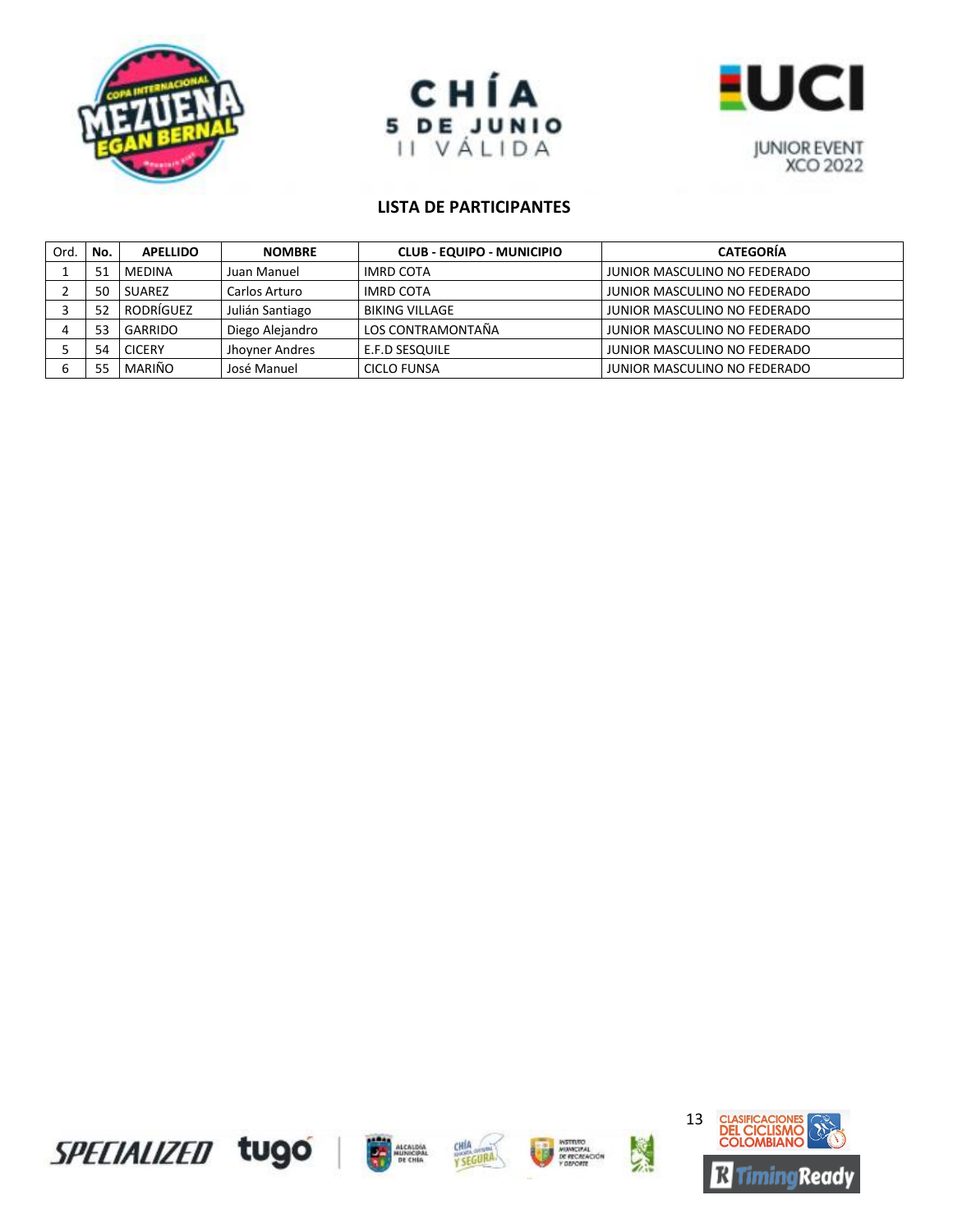





| Ord. | No. | <b>APELLIDO</b>  | <b>NOMBRE</b>  | <b>CLUB - EQUIPO - MUNICIPIO</b>   | <b>CATEGORÍA</b>            |
|------|-----|------------------|----------------|------------------------------------|-----------------------------|
| 1    |     | RODRÍGUEZ        | Hugo Andres    | SPECIALIZED TUGÓ                   | JUNIOR MASCULINO UCI        |
| 2    | 3   | <b>ANTONIO</b>   | Diego Stiven   | KROSS SRAM TEAM - BOYACA AVANZA    | JUNIOR MASCULINO UCI        |
| 3    | 2   | <b>PABON</b>     | Alex Andres    | TEAM DARWIN VALENCIA POPAYAN CAUCA | JUNIOR MASCULINO UCI        |
| 4    | 4   | <b>GARNICA</b>   | Yulian Mateo   | <b>CLUB MARTHICA CORTEZ</b>        | <b>JUNIOR MASCULINO UCI</b> |
| 5    | 5   | <b>MORENO</b>    | Johan David    | <b>TWISTER BIKE TEAM</b>           | <b>JUNIOR MASCULINO UCI</b> |
| 6    | 10  | HERNÁNDEZ        | Cristian       | <b>TWISTER BIKE TEAM</b>           | JUNIOR MASCULINO UCI        |
| 7    | 11  | VARGAS           | Luis Felipe    | ESCUELA ALCALDIA CALDAS BOYACA     | JUNIOR MASCULINO UCI        |
| 8    | 8   | <b>ESQUIVIAS</b> | Luciano        | SELECCIÓN MEXICANA                 | <b>JUNIOR MASCULINO UCI</b> |
| 9    | 6   | GÓMEZ            | Antonio        | SPECIALIZED TUGÓ                   | <b>JUNIOR MASCULINO UCI</b> |
| 10   | 7   | <b>GUERRERO</b>  | <b>Brandon</b> | <b>TEAM DARWIN VALENCIA</b>        | <b>JUNIOR MASCULINO UCI</b> |
| 11   | 12  | SANCHEZ          | Sergio         | <b>IMRD COTA</b>                   | <b>JUNIOR MASCULINO UCI</b> |
| 12   | 13  | <b>RONDAL</b>    | Bryan Jose     | FEDERACIÓN ECUATORIANA DE CICLISMO | <b>JUNIOR MASCULINO UCI</b> |
| 13   | 15  | <b>RUIZ</b>      | Pablo          | <b>BIKING VILLAGE</b>              | JUNIOR MASCULINO UCI        |
| 14   | 14  | <b>GUZMAN</b>    | <b>Brandon</b> | SOACHA AVANZA                      | JUNIOR MASCULINO UCI        |
| 15   | q   | HERNÁNDEZ        | Ángel Eduardo  | <b>AMPRO EBPROJECT</b>             | <b>JUNIOR MASCULINO UCI</b> |
| 16   | 16  | PATIÑO           | Andres         | SOACHA AVANZA - CICLOMONTAÑEROS    | <b>JUNIOR MASCULINO UCI</b> |
| 17   | 17  | <b>DIAZ</b>      | Carlos Andres  | <b>IMRD TOCANCIPÁ</b>              | <b>JUNIOR MASCULINO UCI</b> |
| 18   | 18  | <b>TELLEZ</b>    | Carlos Esteban | <b>IMRD TOCANCIPÁ</b>              | JUNIOR MASCULINO UCI        |
| 19   | 19  | <b>MURCIA</b>    | Javier Felipe  | BIKING VILLAGE FUNDACIÓN           | JUNIOR MASCULINO UCI        |
| 20   | 20  | <b>URBINA</b>    | <b>Nicolas</b> | SOACHA AVANZA                      | JUNIOR MASCULINO UCI        |









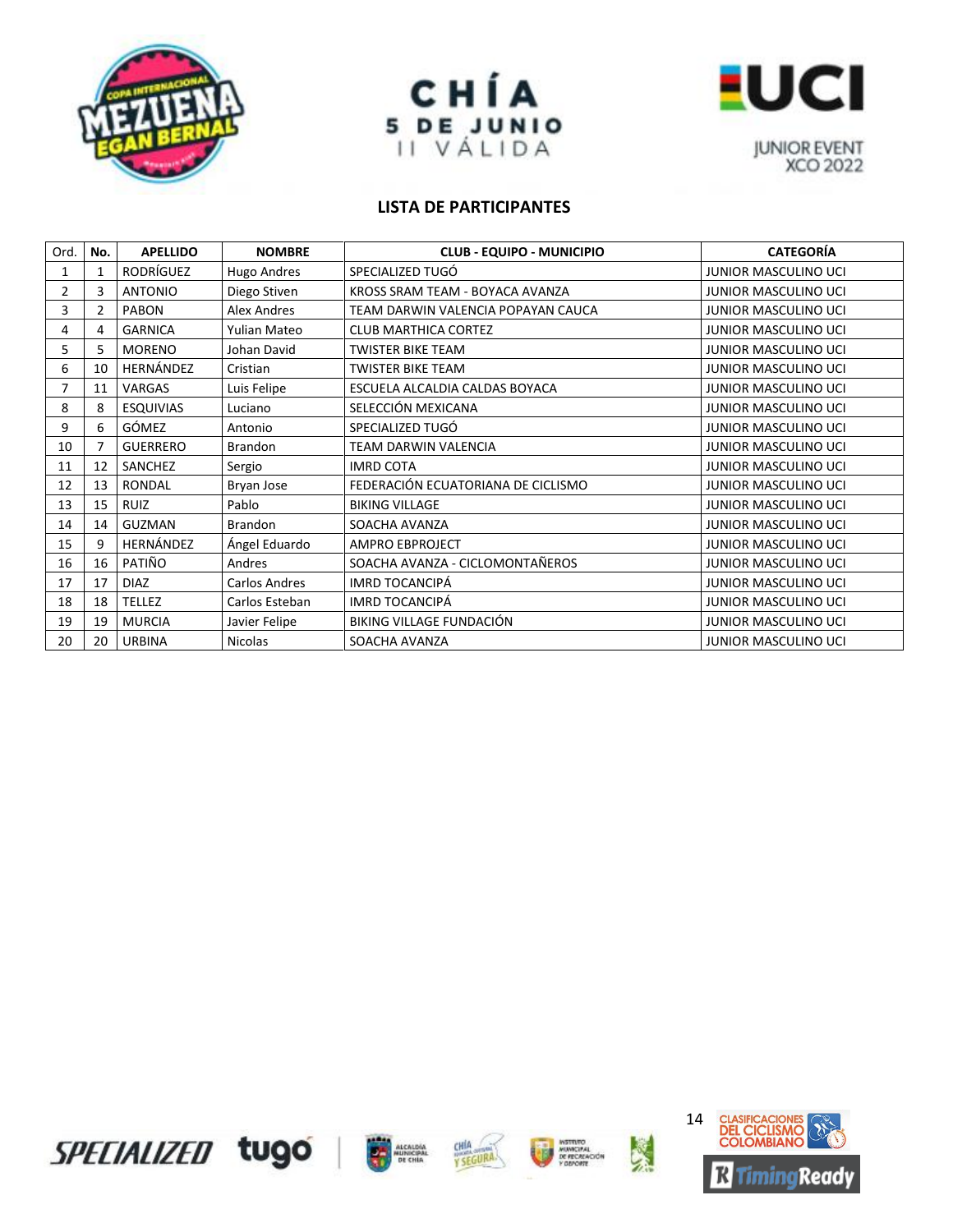





| Ord. | No. | <b>APELLIDO</b> | <b>NOMBRE</b>   | CLUB - EQUIPO - MUNICIPIO                  | <b>CATEGORIA</b>        |
|------|-----|-----------------|-----------------|--------------------------------------------|-------------------------|
|      | 206 | <b>PACHON</b>   | Ashley Salome   | ZIPAQUIRA TIERRA DE CAMPEONES              | LIEBRES FEMENINO        |
|      | 213 | <b>BALLEN</b>   | Annie Jimena    | IMRD TOCANCIPÁ                             | LIEBRES FEMENINO        |
|      | 214 | ÁVILA           | Evelyn Gabriela | TEAM PUERTO LÓPEZ BIKE - PUERTO LÓPEZ META | <b>LIFBRES FEMENINO</b> |
|      | 215 | <b>MELO</b>     | Mailenluciana   | <b>FUNDACION DEPORTIVA LAVENIR</b>         | LIEBRES FEMENINO        |
|      | 216 | <b>ROJAS</b>    | Nicole Samantha | IMRD TOCANCIPÁ                             | LIEBRES FEMENINO        |



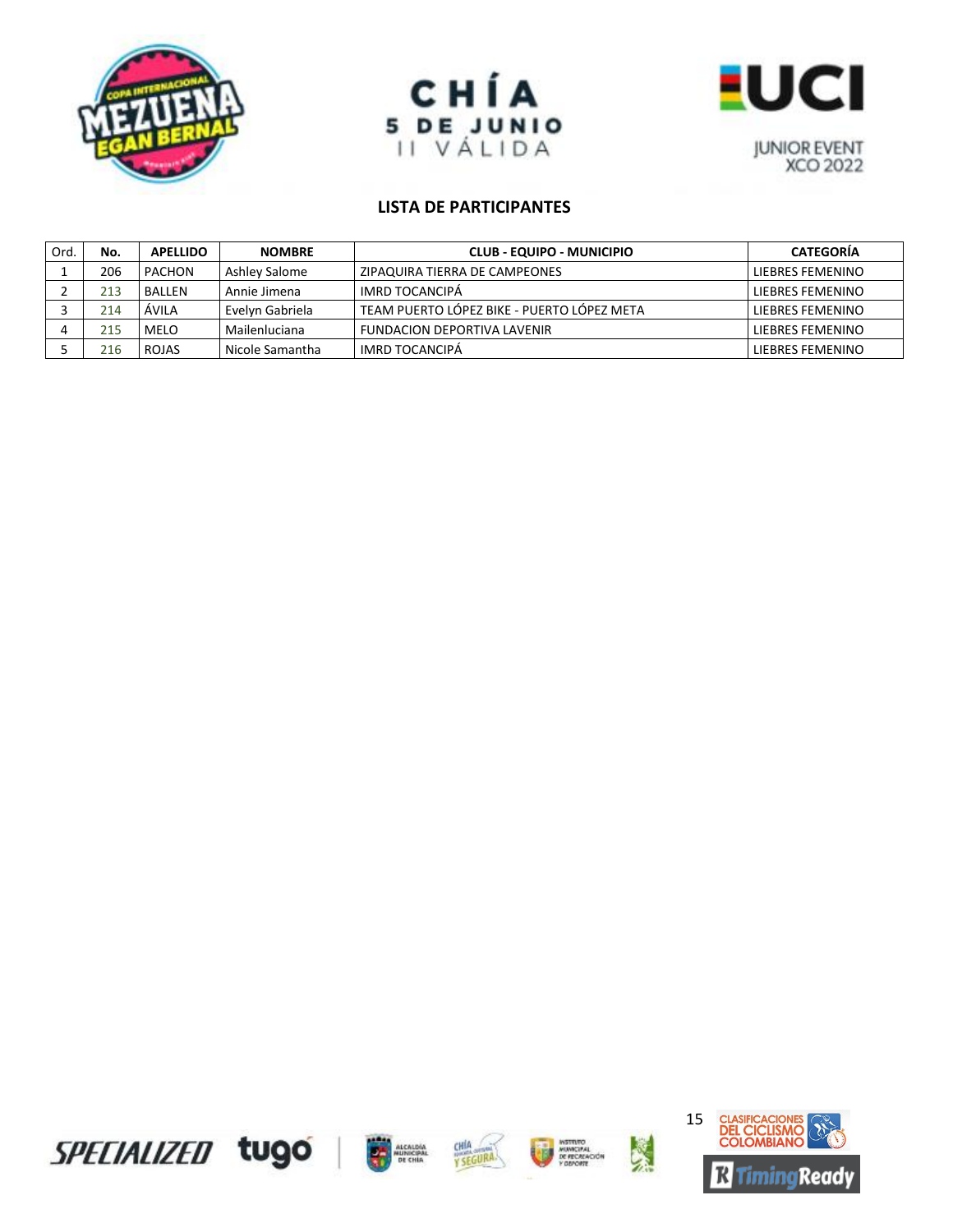





| Ord. | No. | <b>APELLIDO</b>   | <b>NOMBRE</b>            | <b>CLUB - EQUIPO - MUNICIPIO</b>   | <b>CATEGORÍA</b>  |
|------|-----|-------------------|--------------------------|------------------------------------|-------------------|
|      | 309 | <b>SUAREZ</b>     | Keneth Santiago          | <b>FUNDACION DEPORTIVA LAVENIR</b> | LIEBRES MASCULINO |
| 2    | 315 | <b>ARAUJO</b>     | José Angel               | <b>BIKERS FRIENDS</b>              | LIEBRES MASCULINO |
| 3    | 317 | <b>BUITRAGO</b>   | Samuel Alejandro         | <b>INSDEPORTES CAJICÁ</b>          | LIEBRES MASCULINO |
| 4    | 310 | <b>RICO</b>       | Andres Esteban           | <b>FUNDACION DEPORTIVA LAVENIR</b> | LIEBRES MASCULINO |
| 5    | 318 | <b>VALENCIA</b>   | Christopher              | VALERIA MONTREX - CALDAS ANTIOQUIA | LIEBRES MASCULINO |
| 6    | 319 | <b>MEJIA</b>      | <b>Cristian Daniel</b>   | <b>IMRD TOCANCIPÁ</b>              | LIEBRES MASCULINO |
|      | 320 | PERDOMO           | <b>Emanuel Sebastian</b> | <b>IMRD TOCANCIPÁ</b>              | LIEBRES MASCULINO |
| 8    | 321 | <b>PEREZ</b>      | Jhoan Stiven             | LOS CONTRAMONTAÑA                  | LIEBRES MASCULINO |
| 9    | 322 | <b>TIBAQUICHA</b> | Jose Daniel              | <b>IMRD COTA</b>                   | LIEBRES MASCULINO |
| 10   | 323 | RODRIGUEZ         | Juan Jose                | SANTOTO CLUB DEPORTIVO             | LIEBRES MASCULINO |
| 11   | 324 | ARAGON            | Juan Sebastian           | <b>IMRD TOCANCIPÁ</b>              | LIEBRES MASCULINO |
| 12   | 325 | GARCÍA            | Juan Sebastian           | ESCUELA DE CICLISMO PAUNA          | LIEBRES MASCULINO |
| 13   | 326 | RAMIREZ           | Matias                   | <b>IMRD TOCANCIPÁ</b>              | LIEBRES MASCULINO |
| 14   | 327 | <b>GARCIA</b>     | <b>Nicolas</b>           | <b>IMRD TOCANCIPÁ</b>              | LIEBRES MASCULINO |
| 15   | 328 | MELGAREJO         | Samuel                   | <b>IMRD TOCANCIPÁ</b>              | LIEBRES MASCULINO |
| 16   | 329 | SALSEDO           | Santiago                 | <b>IMRD TOCANCIPÁ</b>              | LIEBRES MASCULINO |









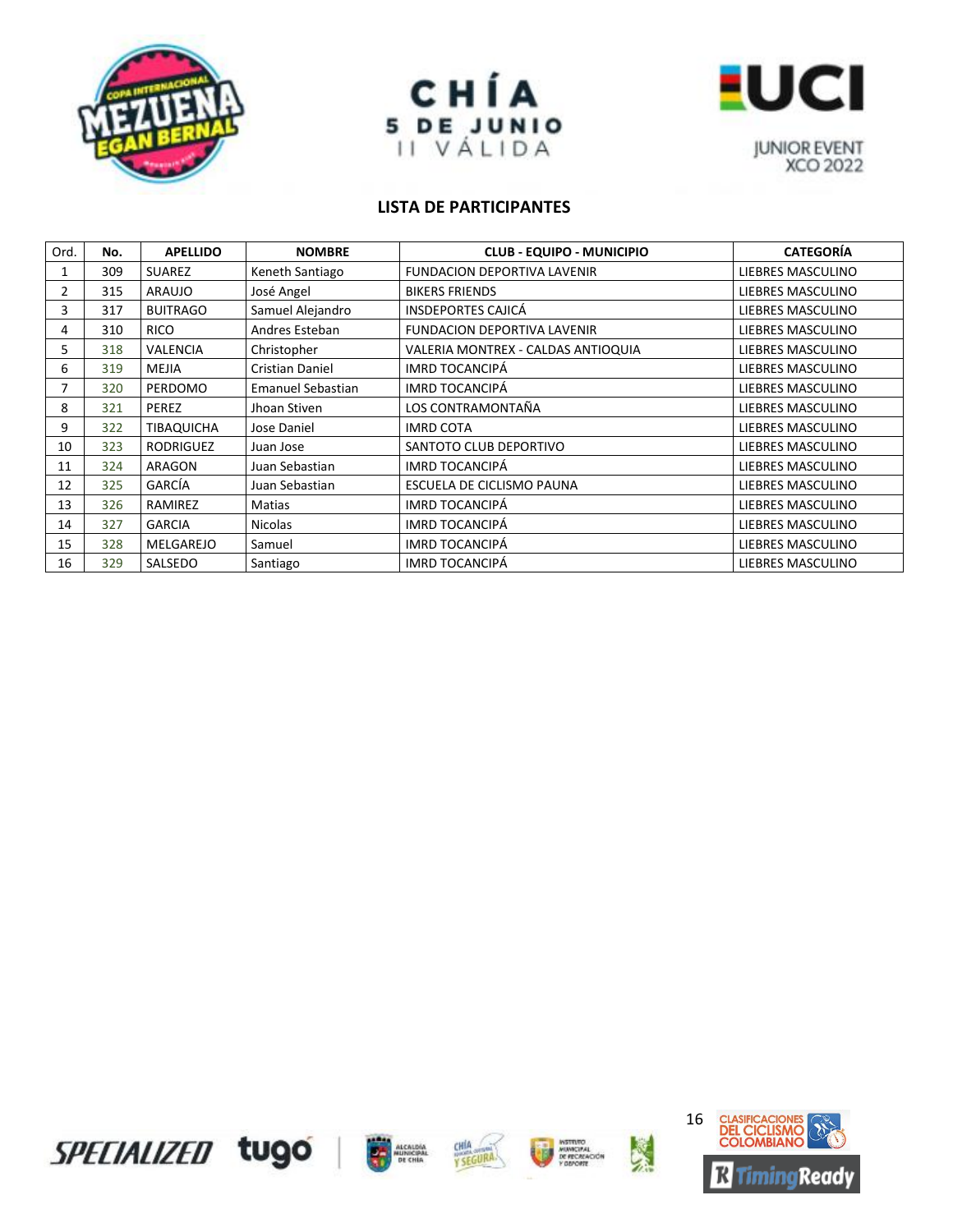





| Ord.           | No. | <b>APELLIDO</b>  | <b>NOMBRE</b>   | <b>CLUB - EQUIPO - MUNICIPIO</b> | <b>CATEGORÍA</b>          |
|----------------|-----|------------------|-----------------|----------------------------------|---------------------------|
| 1              | 811 | <b>TORRES</b>    | Juan Carlos     | <b>JFD ITOOK IMCRDZ</b>          | <b>MÁSTER MASCULINO 1</b> |
| $\overline{2}$ | 822 | NIÑO             | Fernando        | <b>LEMARK TEAM</b>               | <b>MÁSTER MASCULINO 1</b> |
| 3              | 802 | <b>CORTES</b>    | Juan Carlos     | IMRD TOCANCIPÁ                   | <b>MÁSTER MASCULINO 1</b> |
| 4              | 830 | <b>CANCHON</b>   | John Edison     | CERVECERIA MONTEPINCIO           | <b>MÁSTER MASCULINO 1</b> |
| 5              | 823 | <b>CELY</b>      | Andres          | <b>LEMARK TEAM</b>               | <b>MÁSTER MASCULINO 1</b> |
| 6              | 816 | <b>JIMENEZ</b>   | Carlos          | SPECIALIZED AV BOYACA            | <b>MÁSTER MASCULINO 1</b> |
| $\overline{7}$ | 813 | <b>GUALTEROS</b> | David Francisco | <b>BLACKRIDERSVERDEXTREMO</b>    | MÁSTER MASCULINO 1        |
| 8              | 810 | <b>PUENTES</b>   | Elieser         | <b>GUESFORD</b>                  | <b>MÁSTER MASCULINO 1</b> |
| 9              | 820 | <b>ALVAREZ</b>   | Luis Alberto    | <b>BLACK RIDERS</b>              | <b>MÁSTER MASCULINO 1</b> |
| 10             | 803 | <b>PENAGOS</b>   | Pablo           | SPECIALIZED TUGÓ                 | <b>MÁSTER MASCULINO 1</b> |
| 11             | 828 | <b>RODRIGUEZ</b> | Jose Vicente    | SANTOTO CLUB DEPORTIVO           | <b>MÁSTER MASCULINO 1</b> |
| 12             | 831 | <b>TORRES</b>    | Andrés Felipe   | SANTOTO CLUB DEPORTIVO           | <b>MÁSTER MASCULINO 1</b> |
| 13             | 832 | <b>VILLAMIL</b>  | Arnold Herlen   | <b>INSDEPORTES CAJICÁ</b>        | <b>MÁSTER MASCULINO 1</b> |
| 14             | 833 | <b>TORRALBA</b>  | Camilo          | LA GRUPETA TRB                   | <b>MÁSTER MASCULINO 1</b> |
| 15             | 834 |                  | Cesar Uriel     | <b>LEMARK TEAM</b>               | <b>MÁSTER MASCULINO 1</b> |
| 16             | 835 | <b>BELTRAN</b>   | Cristian Javier | SOULBIKES GRUPETTA TEAM          | <b>MÁSTER MASCULINO 1</b> |
| 17             | 836 | <b>GUEVARA</b>   | Diego           | <b>TEAM ZABRINSKY</b>            | <b>MÁSTER MASCULINO 1</b> |
| 18             | 837 | <b>RONCANCIO</b> | Jaime           | <b>SOULBIKES TEAM</b>            | <b>MÁSTER MASCULINO 1</b> |
| 19             | 838 | <b>CHITIVA</b>   | Jimmy           | <b>TEAM CHITIVA BIKES</b>        | <b>MÁSTER MASCULINO 1</b> |
| 20             | 839 | VELANDIA         | Jonathan        | <b>LA GRUPETA TRB</b>            | <b>MÁSTER MASCULINO 1</b> |
| 21             | 840 | <b>CORTES</b>    | Juan Carlos     | <b>LA GRUPETA TRB</b>            | MÁSTER MASCULINO 1        |
| 22             | 841 | SANCHEZ          | Juan            | <b>IMRD COTA</b>                 | <b>MÁSTER MASCULINO 1</b> |









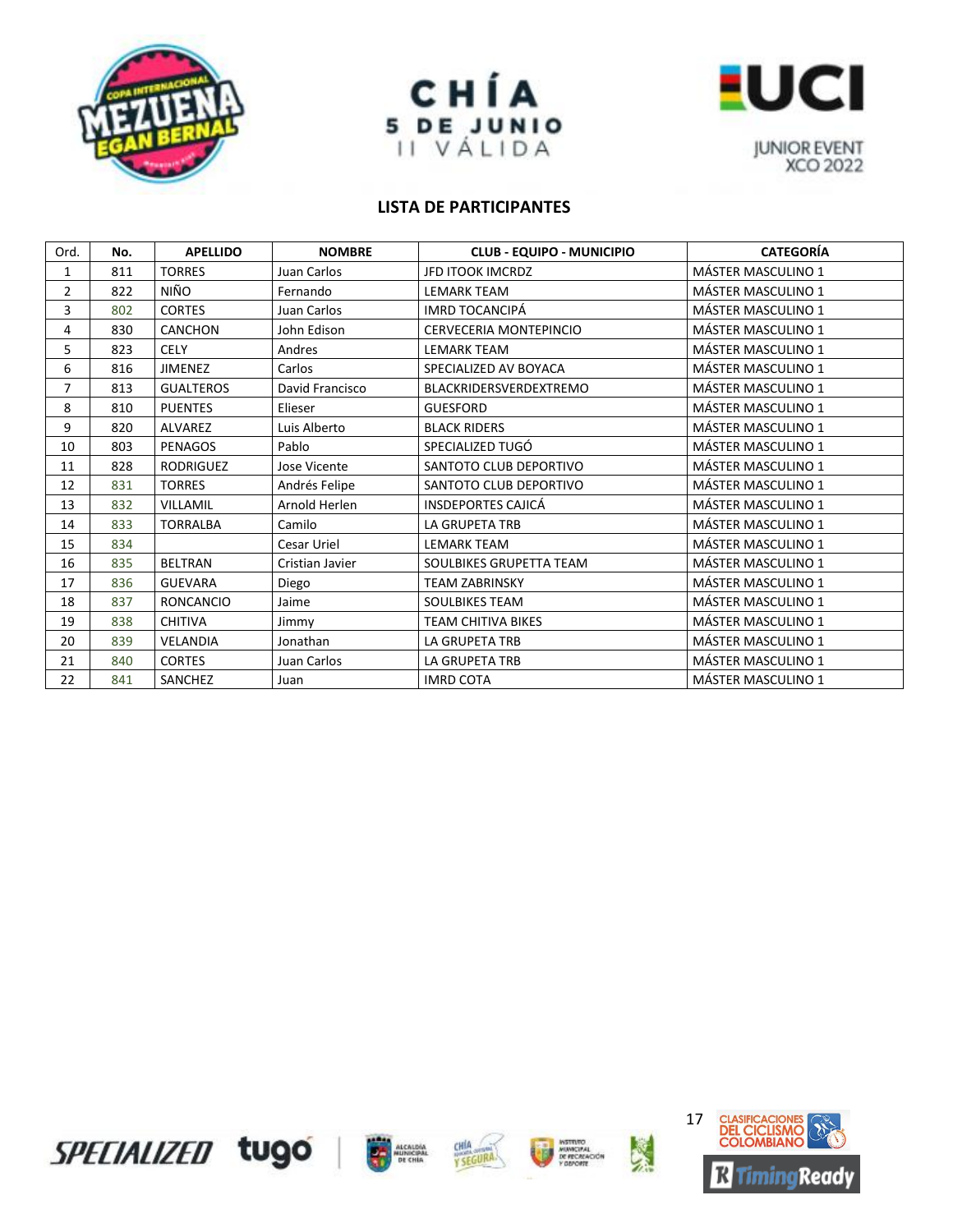





| Ord. | No. | <b>APELLIDO</b>  | <b>NOMBRE</b>         | <b>CLUB - EQUIPO - MUNICIPIO</b>   | <b>CATEGORÍA</b>          |
|------|-----|------------------|-----------------------|------------------------------------|---------------------------|
| 1    | 901 | <b>GOMEZ</b>     | Marco Antonio         | E.F.D SESQUILE                     | <b>MÁSTER MASCULINO 2</b> |
| 2    | 910 | <b>GUEVARA</b>   | Juan Alexander        | CICLOFORTALEZA CAJICÁ              | <b>MÁSTER MASCULINO 2</b> |
| 3    | 903 | <b>CONTRERAS</b> | Alejandro             | <b>BIKING VILLAGE</b>              | <b>MÁSTER MASCULINO 2</b> |
| 4    | 902 | CASALLAS         | Sandro                | <b>GUESFORD - GUEPARDOS</b>        | <b>MÁSTER MASCULINO 2</b> |
| 5.   | 906 | MÉNDEZ           | Benjamin              | <b>DEEX BIKE</b>                   | <b>MÁSTER MASCULINO 2</b> |
| 6    | 907 | <b>TORRES</b>    | Carlos Alfredo        | <b>IMRD COTA</b>                   | MÁSTER MASCULINO 2        |
|      | 904 | <b>BAZANTE</b>   | Orlando               | SPECIALIZED TUGÓ                   | <b>MÁSTER MASCULINO 2</b> |
| 8    | 911 | <b>TALERO</b>    | Jose Camilo           | <b>INDEPENDIENTE</b>               | MÁSTER MASCULINO 2        |
| 9    | 905 | VASQUEZ          | Victor Herney         | TEAM DARWIN VALENCIA POPAYAN CAUCA | <b>MÁSTER MASCULINO 2</b> |
| 10   | 913 | <b>TORRES</b>    | Alejandro             | SPECIALIZED PONTEVEDRA Y SALITRE   | <b>MÁSTER MASCULINO 2</b> |
| 11   | 915 | <b>CARBONELL</b> | Francisco             | <b>IBAGUE</b>                      | <b>MÁSTER MASCULINO 2</b> |
| 12   | 916 | <b>RODRIGUEZ</b> | Gonzalo Antonio       | <b>IMRD TOCANCIPÁ</b>              | <b>MÁSTER MASCULINO 2</b> |
| 13   | 917 | <b>BUITRAGO</b>  | Jose Benito           | LA MOLIENDA PANELA SANTANA BOY.    | <b>MÁSTER MASCULINO 2</b> |
| 14   | 918 | GONZALEZ         | <b>Miguel Gabriel</b> | <b>NA</b>                          | <b>MÁSTER MASCULINO 2</b> |
| 15   | 919 | PEÑA             | Salomon               | <b>IMRD TOCANCIPÁ</b>              | <b>MÁSTER MASCULINO 2</b> |









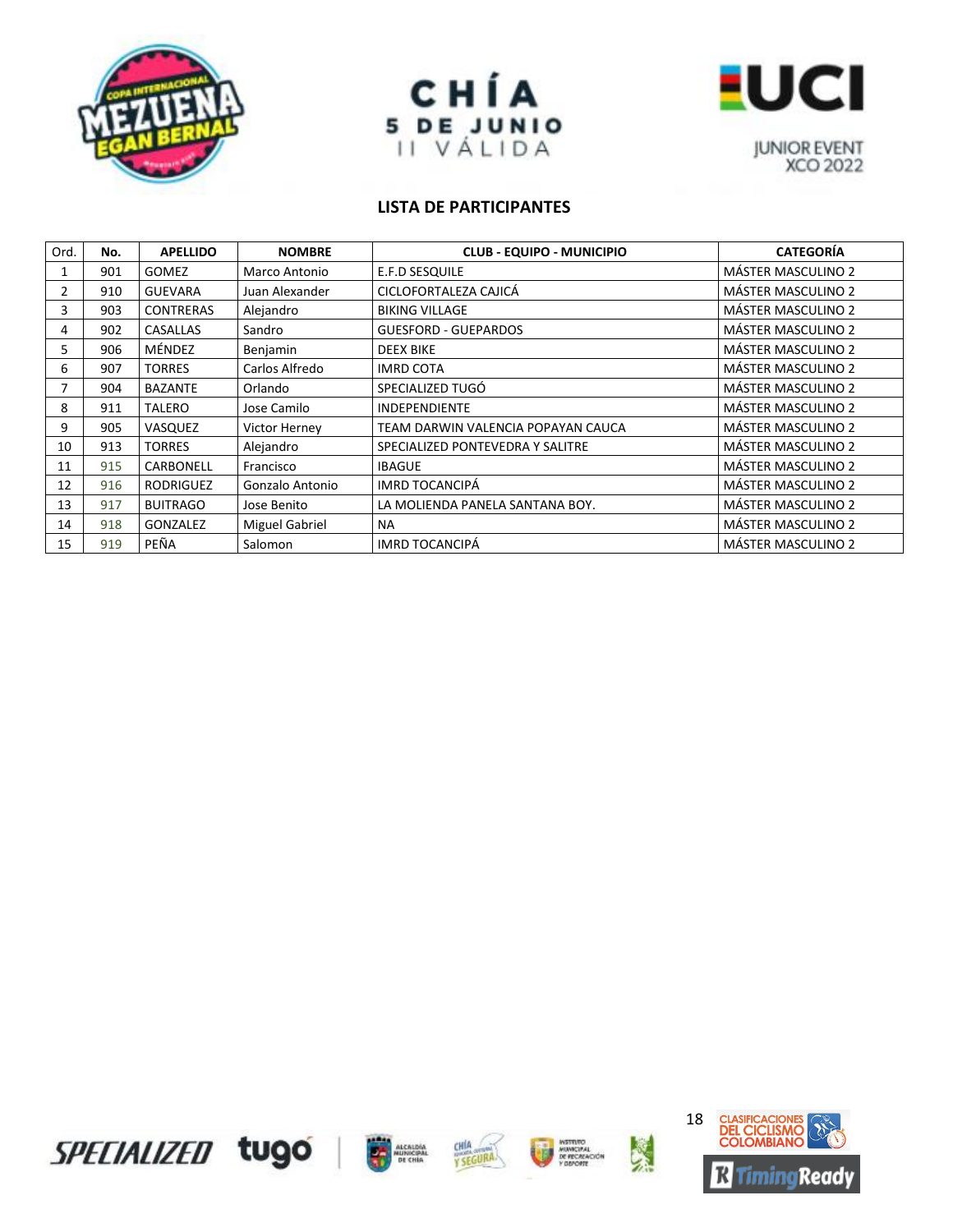





| Ord. | No.  | <b>APELLIDO</b> | <b>NOMBRE</b>    | <b>CLUB - EQUIPO - MUNICIPIO</b>   | <b>CATEGORÍA</b>     |
|------|------|-----------------|------------------|------------------------------------|----------------------|
|      | 5504 | SORIANO         | Azul Gabriela    | ALCALDIA DE LA CALERA              | PREINFANTIL FEMENINO |
|      | 5503 | MARISCAL        | Gabriela         | TEAM REGIONES BIKE - LA TROPITA    | PREINFANTIL FEMENINO |
|      | 5502 | MOLINA          | Eimy Sharid      | TIENDA BIKMOTOR                    | PREINFANTIL FEMENINO |
| 4    | 5505 | RODRÍGUEZ       | Ayleen Sharlothe | <b>FUNDACION DEPORTIVA LAVENIR</b> | PREINFANTIL FEMENINO |
|      | 5506 | PABON           | Karen Julietta   | <b>FUNDACION DEPORTIVA LAVENIR</b> | PREINFANTIL FEMENINO |
| 6    | 5507 | LÓPEZ           | Sara             | CAJICÁ                             | PREINFANTIL FEMENINO |
|      | 5508 | ÁVILA           | Sara Luciana     | <b>FUNDACION DEPORTIVA LAVENIR</b> | PREINFANTIL FEMENINO |
| 8    | 5509 | RODRIGUEZ       | Veronica         | <b>INDEPENDIENTE</b>               | PREINFANTIL FEMENINO |









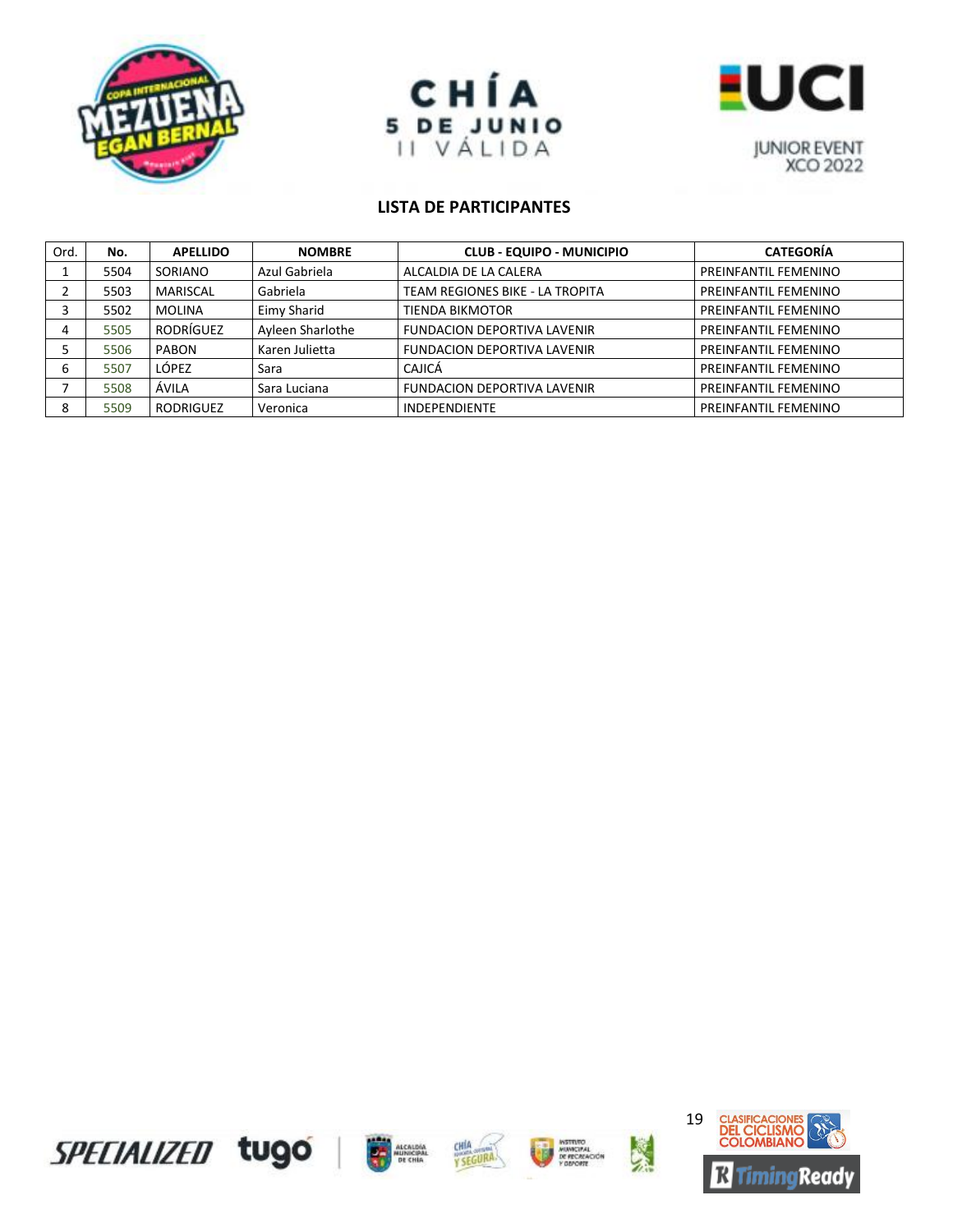





| Ord.           | No.  | <b>APELLIDO</b> | <b>NOMBRE</b>         | <b>CLUB - EQUIPO - MUNICIPIO</b>       | <b>CATEGORÍA</b>      |
|----------------|------|-----------------|-----------------------|----------------------------------------|-----------------------|
| $\mathbf{1}$   | 6601 | <b>URIBE</b>    | Carlos                | CLUB VÍCTOR HUGO PEÑA                  | PREINFANTIL MASCULINO |
| $\overline{2}$ | 6607 | MOSQUERA        | Gabriel               | <b>GUESFORD</b>                        | PREINFANTIL MASCULINO |
| 3              | 6606 | <b>VEGA</b>     | Joaquin               | LOS CONTRAMONTAÑA                      | PREINFANTIL MASCULINO |
| 4              | 6616 | PERANQUIVE      | Samuel                | PUERTO LÓPEZ META                      | PREINFANTIL MASCULINO |
| 5              | 6612 | VARGAS          | <b>Keneth Nicolas</b> | ESCUELA ALCALDIA CALDAS BOYACA         | PREINFANTIL MASCULINO |
| 6              | 6613 | VELASQUEZ       | Juan Diego            | <b>FUNDACION DEPORTIVA LAVENIR</b>     | PREINFANTIL MASCULINO |
| $\overline{7}$ | 6618 | <b>GARCIA</b>   | Thiago                | <b>INSDEPORTES CAJICÁ</b>              | PREINFANTIL MASCULINO |
| 8              | 6608 | <b>BALLEN</b>   | Ian Nicolas           | <b>IMRD TOCANCIPÁ</b>                  | PREINFANTIL MASCULINO |
| 9              | 6623 | <b>DEPAULA</b>  | Michael Esteban       | ESCUELA DE FORMACIÓN SOPO              | PREINFANTIL MASCULINO |
| 10             | 6619 | <b>JIMENEZ</b>  | Luciano               | SPECIALIZED AVENIDA BOYACA             | PREINFANTIL MASCULINO |
| 11             | 6614 | FERNÁNDEZ       | Martín Geronimo       | FUNDACION DEPORTIVA LAVENIR            | PREINFANTIL MASCULINO |
| 12             | 6610 | <b>CADENA</b>   | Juan Diego            | CADIZ INGENIERIA Y PROYECTOS ZIPAQUIRÁ | PREINFANTIL MASCULINO |
| 13             | 6609 | CAÑÓN           | Diego Nicolás         | <b>ESCUELA CUCUNUBA</b>                | PREINFANTIL MASCULINO |
| 14             | 6615 | DÍAZ            | Andrés Santiago       | <b>FUNDACION DEPORTIVA LAVENIR</b>     | PREINFANTIL MASCULINO |
| 15             | 6604 | <b>MARTINEZ</b> | <b>Nicolas</b>        | <b>CLUB ZABRINSKY</b>                  | PREINFANTIL MASCULINO |
| 16             | 6624 | PEÑA            | David Santiago        | <b>ESCUELA DE CICLISMO PAUNA</b>       | PREINFANTIL MASCULINO |
| 17             | 6625 | <b>PRIETO</b>   | Dilan Sebastián       | <b>FUNDACION DEPORTIVA LAVENIR</b>     | PREINFANTIL MASCULINO |
| 18             | 6626 | <b>BONILLA</b>  | <b>Edwin Samuel</b>   | ESCUELA DE CICLISMO PAUNA              | PREINFANTIL MASCULINO |
| 19             | 6627 | SANCHEZ         | Jhon Sebastian        | <b>ESCUELA DE CICLISMO PAUNA</b>       | PREINFANTIL MASCULINO |
| 20             | 6628 | <b>BERNAL</b>   | Jorge Esteban         | <b>IMRD TOCANCIPÁ</b>                  | PREINFANTIL MASCULINO |
| 21             | 6629 | <b>TALERO</b>   | Juan Pablo            | ESCUELA DE FORMACIÓN SOPO              | PREINFANTIL MASCULINO |
| 22             | 6630 | CASTAÑEDA       | Liam                  | <b>IMRD COTA</b>                       | PREINFANTIL MASCULINO |
| 23             | 6631 | CASTELLANOS     | <b>Omar Andres</b>    | <b>IMRD TOCANCIPÁ</b>                  | PREINFANTIL MASCULINO |
| 24             | 6632 | <b>ARANGO</b>   | Samuel                | <b>VALERIA MONTREX</b>                 | PREINFANTIL MASCULINO |
| 25             | 6633 | LÓPEZ           | Samuel Ignacio        | ALCALDIA DE LA CALERA                  | PREINFANTIL MASCULINO |
| 26             | 6634 | CARDONA         | Sebastian             | <b>BOGOTA BIKE PARK</b>                | PREINFANTIL MASCULINO |
| 27             | 6635 | <b>SIABATTO</b> | Simon Jacobo          | <b>IMRD TOCANCIPÁ</b>                  | PREINFANTIL MASCULINO |
| 28             | 6636 | PÁEZ            | Tomás                 | <b>BOGOTÁ</b>                          | PREINFANTIL MASCULINO |









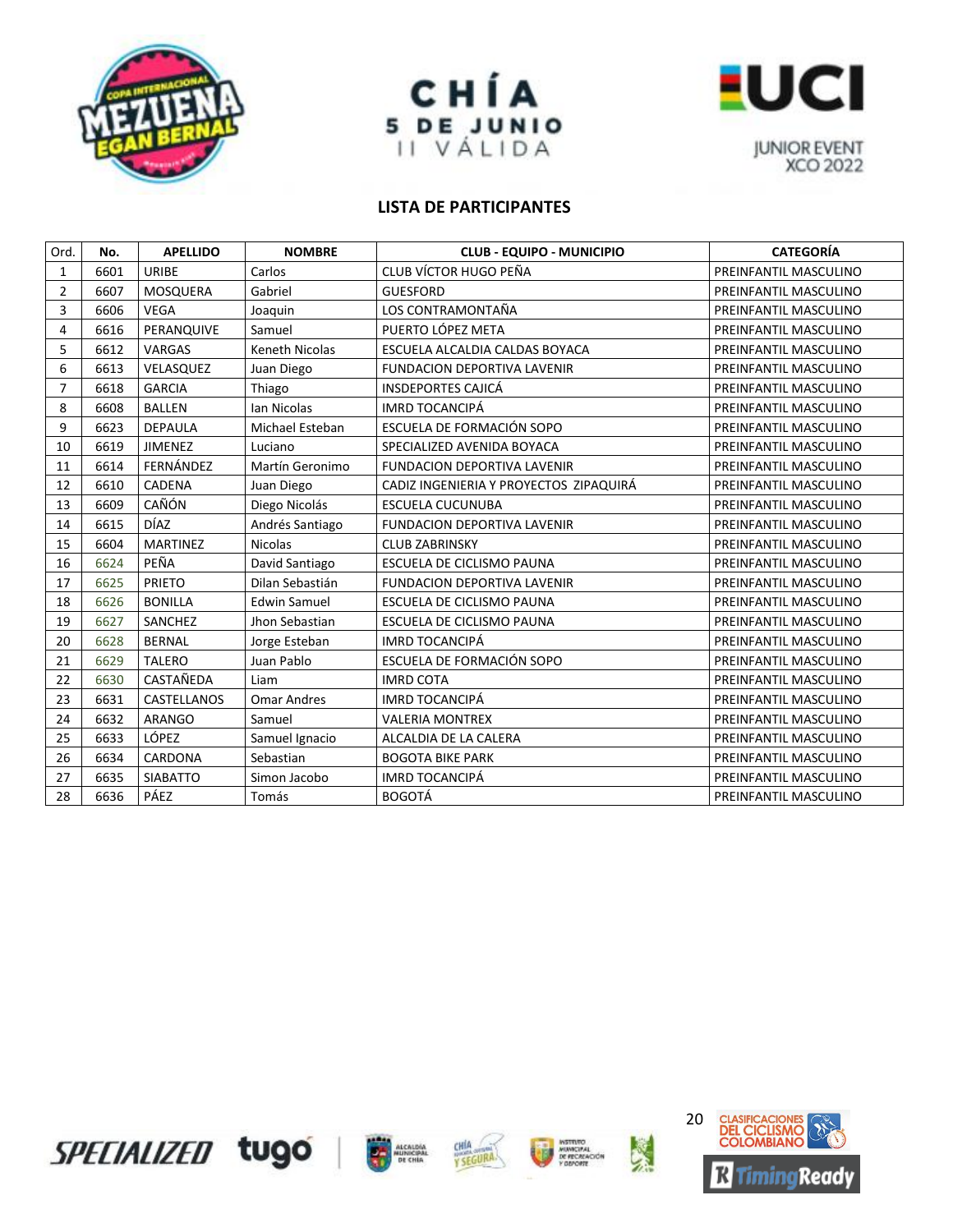





| Ord.         | No. | <b>APELLIDO</b>  | <b>NOMBRE</b>   | <b>CLUB - EQUIPO - MUNICIPIO</b>   | <b>CATEGORÍA</b>      |
|--------------|-----|------------------|-----------------|------------------------------------|-----------------------|
| 1            | 501 | <b>ROBAYO</b>    | Ana Sofia       | <b>RUSSI TEAM</b>                  | PREJUVENIL A FEMENINO |
| $\mathbf{2}$ | 508 | <b>ESPITIA</b>   | Oriana Gabriela | <b>FUNDACION BIKING VILLAGE</b>    | PREJUVENIL A FEMENINO |
| 3            | 513 | <b>MELO</b>      | Nikol           | LYCANS TOLIMA                      | PREJUVENIL A FEMENINO |
| 4            | 502 | GÓMEZ            | Valeria         | <b>FUNDACION BIKING VILLAGE</b>    | PREJUVENIL A FEMENINO |
| 5            | 512 | VELASCO          | Juana Mishel    | <b>SOACHA</b>                      | PREJUVENIL A FEMENINO |
| 6            | 507 | SANCHEZ          | Maria Paula     | <b>CLUB TWISTER</b>                | PREJUVENIL A FEMENINO |
| 7            | 505 | <b>ESPITIA</b>   | Paula Daniela   | <b>TEAM KUDOS CAPITAL</b>          | PREJUVENIL A FEMENINO |
| 8            | 509 | SUAREZ           | Angie Tatiana   | <b>FUNDACION DEPORTIVA LAVENIR</b> | PREJUVENIL A FEMENINO |
| 9            | 506 | <b>BALLEN</b>    | Maria Fernanda  | TEAM KUDOS CAPITAL                 | PREJUVENIL A FEMENINO |
| 10           | 511 | <b>CASALLAS</b>  | Maria Jose      | <b>GUESFORD- GUEPARDOS</b>         | PREJUVENIL A FEMENINO |
| 11           | 504 | <b>REYES</b>     | Maria Fernanda  | <b>TEAM KUDOS CAPITAL</b>          | PREJUVENIL A FEMENINO |
| 12           | 510 | <b>GUTIERREZ</b> | Linda Valentina | <b>FUNDACION DEPORTIVA LAVENIR</b> | PREJUVENIL A FEMENINO |
| 13           | 518 | BELTRÁN          | Isabella        | <b>FUNDACION DEPORTIVA LAVENIR</b> | PREJUVENIL A FEMENINO |
| 14           | 519 | ZABALA           | Itzell Valeria  | VILLAVICENCIO CICLOZABALA          | PREJUVENIL A FEMENINO |
| 15           | 520 | PAEZ             | María Camila    | <b>GUESFORD</b>                    | PREJUVENIL A FEMENINO |
| 16           | 521 | <b>VEGA</b>      | María José      | <b>FUNDACION DEPORTIVA LAVENIR</b> | PREJUVENIL A FEMENINO |
| 17           | 522 | VÁSQUEZ          | Marya Josse     | <b>CLUB FUTUROS CAMPEONES</b>      | PREJUVENIL A FEMENINO |
| 18           | 523 | <b>BUITRAGO</b>  | Paula Andrea    | LA MOLIENDA PANELA SANTANA BOY.    | PREJUVENIL A FEMENINO |
| 19           | 524 | GÓMEZ            | Sofia           | TEAM REGIONES BIKE - LA TROPITA    | PREJUVENIL A FEMENINO |









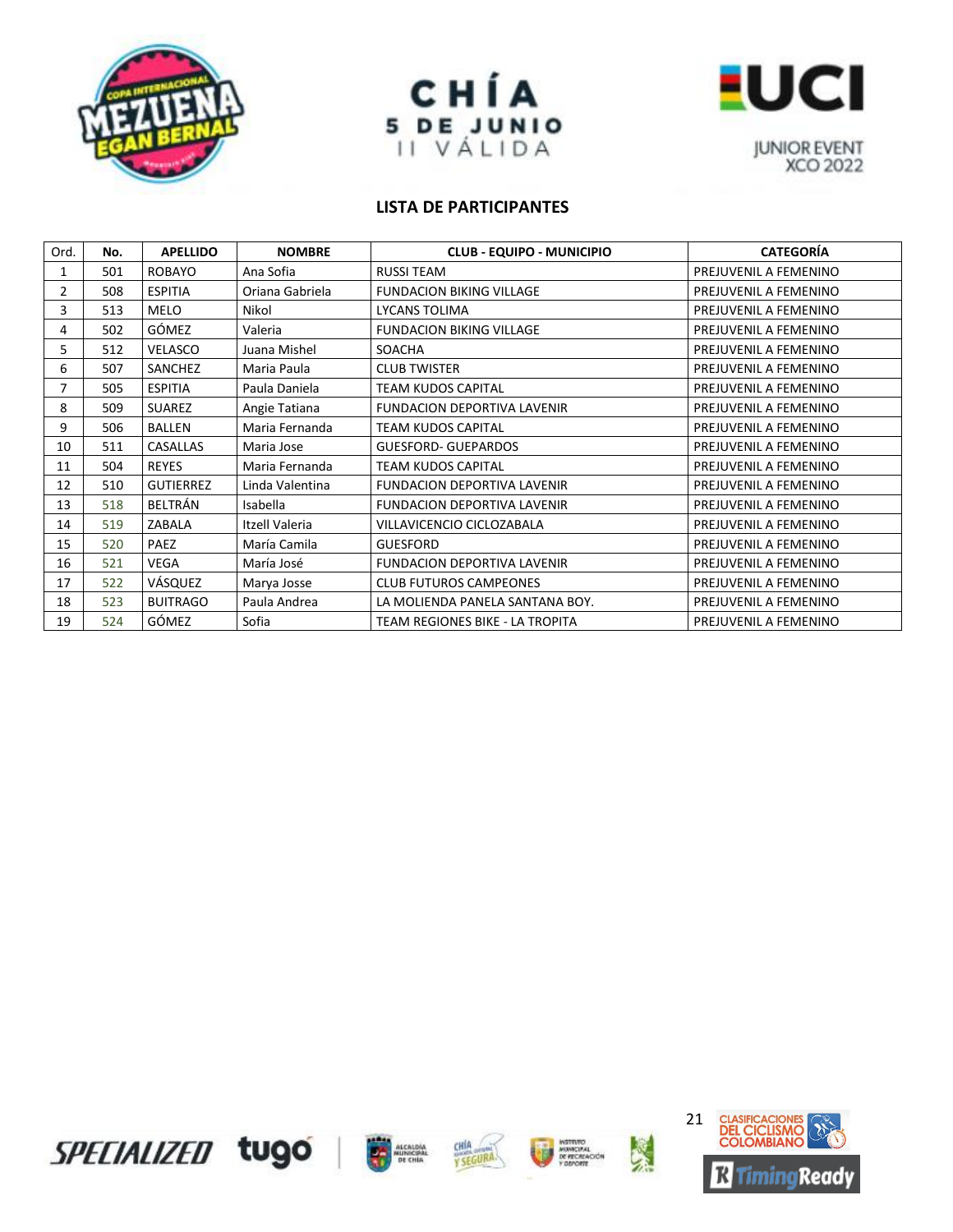





| Ord.           | No.  | <b>APELLIDO</b>  | <b>NOMBRE</b>          | <b>CLUB - EQUIPO - MUNICIPIO</b>   | <b>CATEGORÍA</b>       |
|----------------|------|------------------|------------------------|------------------------------------|------------------------|
| $\mathbf{1}$   | 2003 | <b>VIAFARA</b>   | <b>Hover Stiven</b>    | TEAM ASTRANOVA CLIFF               | PREJUVENIL A MASCULINO |
| $\overline{2}$ | 2002 | CASTRO           | Santiago               | SPECIALIZED TUGÓ                   | PREJUVENIL A MASCULINO |
| 3              | 2025 | AGUILAR          | Samuel Alejandro       | ZIPAQUIRA                          | PREJUVENIL A MASCULINO |
| $\overline{4}$ | 2042 | <b>BERNAL</b>    | <b>Samuel Andres</b>   | E.F.D SESQUILE                     | PREJUVENIL A MASCULINO |
| 5              | 2001 | <b>ANTONIO</b>   | <b>Nelber Daniel</b>   | ESCUELA ALCALDIA CALDAS BOYACA     | PREJUVENIL A MASCULINO |
| 6              | 2037 | PERILLA          | Pío                    | LYCANS TOLIMA                      | PREJUVENIL A MASCULINO |
| $\overline{7}$ | 2050 | <b>MORALES</b>   | Jhonatan David         | PEDALEANDO POR VENTAQUEMADA        | PREJUVENIL A MASCULINO |
| 8              | 2046 | <b>MOJICA</b>    | Juan Felipe            | ESCUELA DE FORMACIÓN SOPO          | PREJUVENIL A MASCULINO |
| 9              | 2033 | ORTEGA           | Otto                   | <b>INSDEPORTES CAJICÁ</b>          | PREJUVENIL A MASCULINO |
| 10             | 2036 | <b>JIMENEZ</b>   | David Santiago         | <b>PAPÁS</b>                       | PREJUVENIL A MASCULINO |
| 11             | 2005 | SARMIENTO        | Samuel Fabián          | TEAM COPA MEZUENA EGAN BERNAL      | PREJUVENIL A MASCULINO |
| 12             | 2040 | CANIZALES        | Justin David           | TEAM ELITE CYCLING IBAGUÉ          | PREJUVENIL A MASCULINO |
| 13             | 2012 | BARBOSA          | Julian David           | BIKINGVILLAGE                      | PREJUVENIL A MASCULINO |
| 14             | 2007 | <b>ROZO</b>      | Kevin Sebastian        | COGUA                              | PREJUVENIL A MASCULINO |
| 15             | 2004 | <b>RODRIGUEZ</b> | Daniel Felipe          | SOACHA AVANZA                      | PREJUVENIL A MASCULINO |
| 16             | 2056 | <b>ARIAS</b>     | Jeronimo               | CICLOTEQUENDAMA- BRUTAL EMPANADAS  | PREJUVENIL A MASCULINO |
| 17             | 2010 | CAÑON            | Sergio Alejandro       | ESCUELA DE FORMACIÓN SOPO          | PREJUVENIL A MASCULINO |
| 18             | 2031 | CALVO            | Hugo Snheider          | INDEPENDIENTE                      | PREJUVENIL A MASCULINO |
| 19             | 2034 | <b>CANCHÓN</b>   | Juan Esteban           | <b>INSDEPORTES CAJICÁ</b>          | PREJUVENIL A MASCULINO |
| 20             | 2020 | <b>CORDOBA</b>   | Robinson Zamir         | TALENTOS CHIQUINQUIREÑOS BRC       | PREJUVENIL A MASCULINO |
| 21             | 2044 | ARIAS            | David Felipe           | IMRD CHIA - RIDERS SOCIETY         | PREJUVENIL A MASCULINO |
| 22             | 2041 | NIÑO             | Edwin Steven           | E.F.D SESQUILE                     | PREJUVENIL A MASCULINO |
| 23             | 2043 | <b>MANRIQUE</b>  | Juan David             | <b>GACHANCIPA</b>                  | PREJUVENIL A MASCULINO |
| 24             | 2027 | <b>REY</b>       | <b>Wathsson Stiven</b> | FUNDACION DEPORTIVA LAVENIR        | PREJUVENIL A MASCULINO |
| 25             | 2015 | <b>TRIANA</b>    | Johan Sneider          | <b>IMRD TOCANCIPÁ</b>              | PREJUVENIL A MASCULINO |
| 26             | 2030 | MUÑOZ            | Yhojan Sneider         | <b>FUNDACION DEPORTIVA LAVENIR</b> | PREJUVENIL A MASCULINO |
| 27             | 2017 | <b>TARQUINO</b>  | Daniel                 | TEAM REGIONES BIKE - LA TROPITA    | PREJUVENIL A MASCULINO |
| 28             | 2047 | YALI             | Samuel Andres          | <b>IMRD TOCANCIPÁ</b>              | PREJUVENIL A MASCULINO |
| 29             | 2006 | VALENZUELA       | Jerónimo               | TEAM COPA MEZUENA EGAN BERNAL      | PREJUVENIL A MASCULINO |
| 30             | 2021 | VELANDIA         | Johan Sebastian        | TALENTOS CHIQUINQUIREÑOS BRC       | PREJUVENIL A MASCULINO |
| 31             | 2018 | MARISCAL         | Jose Ricardo           | TEAM REGIONES BIKE - LA TROPITA    | PREJUVENIL A MASCULINO |
| 32             | 2057 | <b>TALERO</b>    | Andres Shaffit         | ESCUELA DE FORMACIÓN SOPO          | PREJUVENIL A MASCULINO |
| 33             | 2058 | VALERO           | Angel Santiago         | ESCUELA DE FORMACIÓN SOPO          | PREJUVENIL A MASCULINO |
| 34             | 2059 | <b>ACERO</b>     | Carlos Sammir          | <b>CLUB ELITE CYCLING IBAGUE</b>   | PREJUVENIL A MASCULINO |
| 35             | 2060 | MANCERA          | David Lejandro         | <b>IMRD COTA</b>                   | PREJUVENIL A MASCULINO |
| 36             | 2061 | ARDILA           | Diego Alejandro        | <b>GACHANCIPA</b>                  | PREJUVENIL A MASCULINO |
| 37             | 2062 | ARDILA           | Diego                  | E.F.D GACHANCIPÁ                   | PREJUVENIL A MASCULINO |
| 38             | 2063 | <b>VIGOYA</b>    | Jimy Andrés            | <b>FUNDACION DEPORTIVA LAVENIR</b> | PREJUVENIL A MASCULINO |
| 39             | 2064 | VILLALBA         | Jorge Andrés           | LOS CONTRAMONTAÑA                  | PREJUVENIL A MASCULINO |
| 40             | 2065 | <b>MENDIETA</b>  | José David             | TALENTOS CHIQUINQUIREÑOS BRC       | PREJUVENIL A MASCULINO |









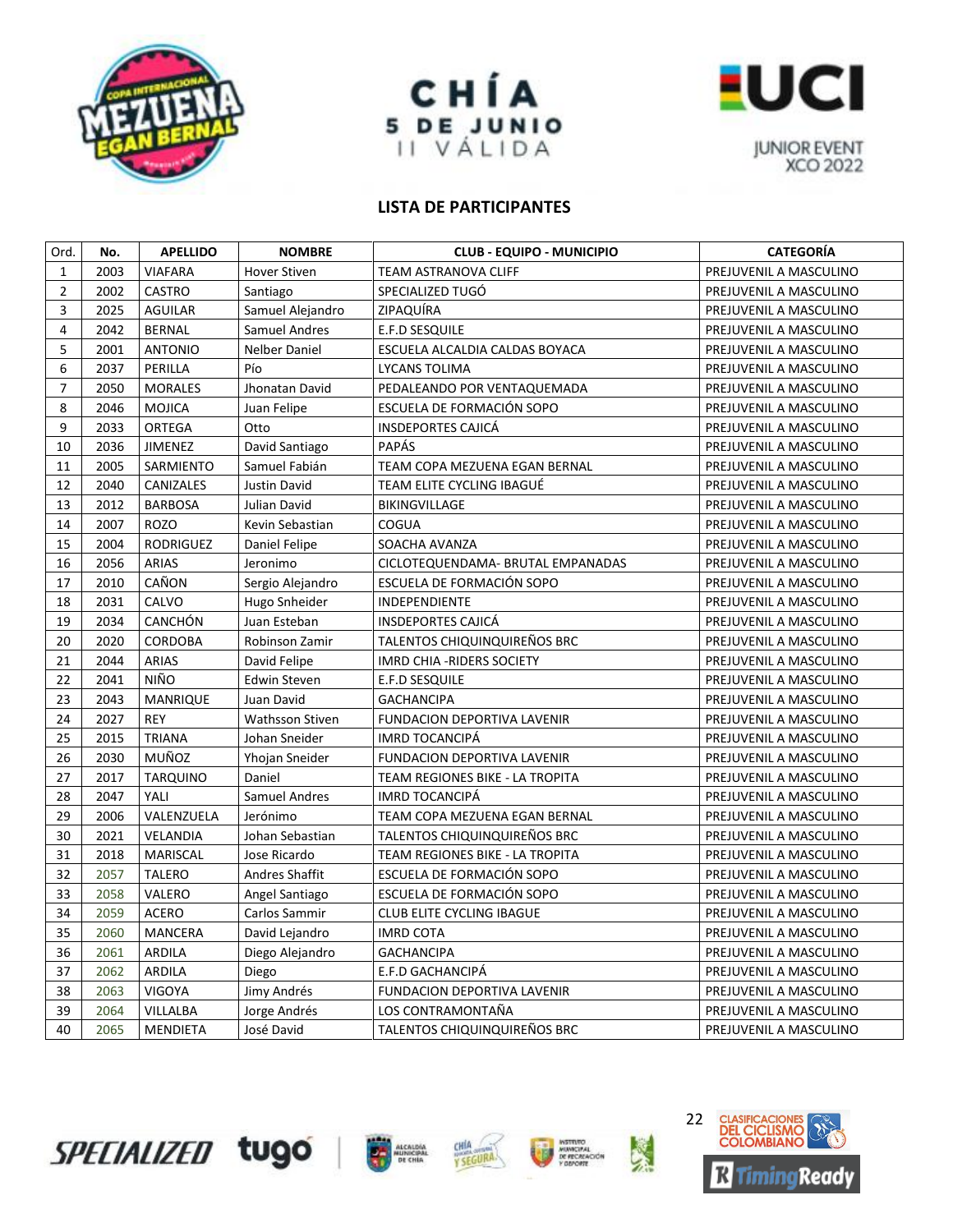





| Ord. | No.  | <b>APELLIDO</b> | <b>NOMBRE</b>    | <b>CLUB - EQUIPO - MUNICIPIO</b> | <b>CATEGORÍA</b>       |
|------|------|-----------------|------------------|----------------------------------|------------------------|
| 41   | 2066 | GONZALEZ        | Jose Luis        | ESCUELA DE FORMACIÓN SOPO        | PREJUVENIL A MASCULINO |
| 42   | 2067 | PÉREZ           | Juan Andrés      | <b>LYCANS TOLIMA</b>             | PREJUVENIL A MASCULINO |
| 43   | 2068 | BARRERA         | Juan David       | IMRD TOCANCIPÁ                   | PREJUVENIL A MASCULINO |
| 44   | 2069 | <b>MARQUEZ</b>  | Juan David       | LA SEPTIMA CUMBRE UBATE          | PREJUVENIL A MASCULINO |
| 45   | 2070 | <b>JIMENEZ</b>  | Juan Jose        | ESCUELA DE FORMACIÓN SOPO        | PREJUVENIL A MASCULINO |
| 46   | 2071 | SALINAS         | Julio Cesar      | LOS CONTRAMONTAÑA                | PREJUVENIL A MASCULINO |
| 47   | 2072 | <b>PALACIOS</b> | Luis Alejandro   | <b>CLUB FUTUROS CAMPEONES</b>    | PREJUVENIL A MASCULINO |
| 48   | 2073 | PAEZ            | Omar Santiago    | IMRD TOCANCIPÁ                   | PREJUVENIL A MASCULINO |
| 49   | 2074 | <b>POVEDA</b>   | Santiago         | IMRD CHÍA                        | PREJUVENIL A MASCULINO |
| 50   | 2075 | GARZON          | Sebastian Camilo | ESCUELA DE FORMACIÓN SOPO        | PREJUVENIL A MASCULINO |
| 51   | 2076 | <b>GARCIA</b>   | Simon            | ESCUELA DE FORMACIÓN SOPO        | PREJUVENIL A MASCULINO |
| 52   | 2077 | <b>BLANCO</b>   | Tiago            | <b>IMRD TOCANCIPÁ</b>            | PREJUVENIL A MASCULINO |









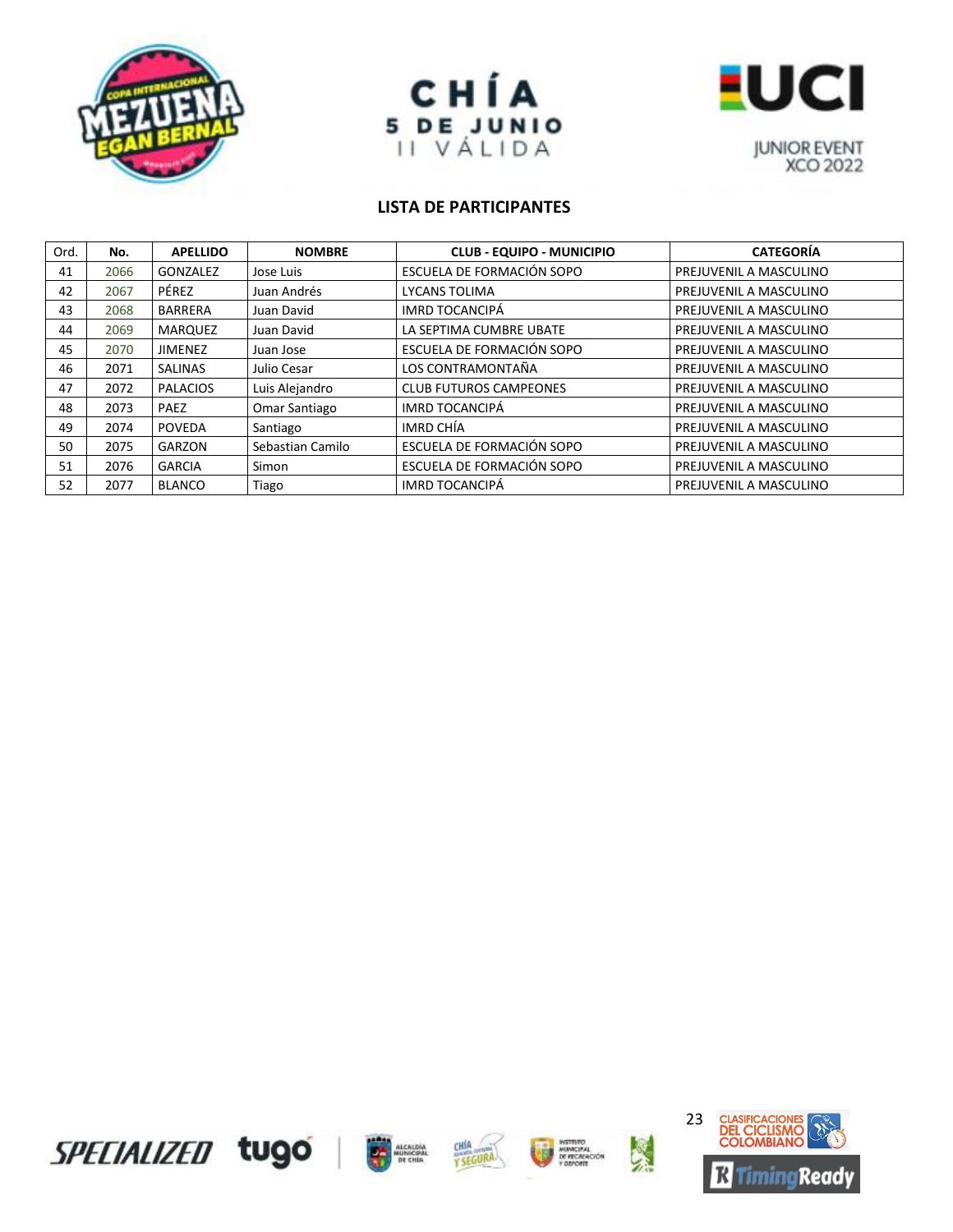





| Ord. | No. | <b>APELLIDO</b> | <b>NOMBRE</b>     | <b>CLUB - EQUIPO - MUNICIPIO</b>               | <b>CATEGORÍA</b>      |
|------|-----|-----------------|-------------------|------------------------------------------------|-----------------------|
|      | 402 | <b>MARTIN</b>   | Cynthia Guadalupe | SELECCIÓN JALISCO - MÉXICO                     | PREJUVENIL B FEMENINO |
|      | 415 | LADINO          | Paula Nicole      | <b>E.F.D SESQUILE</b>                          | PREJUVENIL B FEMENINO |
|      | 414 | RONDAL          | Prisila Dayane    | <b>CLUB DEPORTIVO CONSISTEM TEAM - ECUADOR</b> | PREJUVENIL B FEMENINO |
| 4    | 408 | AMAYA           | Valeria Yexine    | <b>IMCRDZ</b>                                  | PREJUVENIL B FEMENINO |
|      | 412 | <b>ARAGON</b>   | Tania Valentina   | LOS CONTRAMONTAÑA                              | PREJUVENIL B FEMENINO |
| 6    | 406 | <b>TIUSABA</b>  | Daniela           | <b>TEAM ASTRANOVA CLIFF</b>                    | PREJUVENIL B FEMENINO |
|      | 403 | ORTIZ           | Luisa Fernanda    | ESCUELA SABOYÁ SOMOS TODOS                     | PREJUVENIL B FEMENINO |
| 8    | 413 | MELO            | Brenda            | <b>LYCANS TOLIMA</b>                           | PREJUVENIL B FEMENINO |
| q    | 411 | BERNAL          | Maria Jose        | <b>IMRD TOCANCIPÁ</b>                          | PREJUVENIL B FEMENINO |
| 10   | 409 | OLAYA           | Laura Stefannya   | <b>FUNDACION DEPORTIVA LAVENIR</b>             | PREJUVENIL B FEMENINO |
| 11   | 416 | <b>PUENTES</b>  | María Valentina   | P <sub>10</sub>                                | PREJUVENIL B FEMENINO |









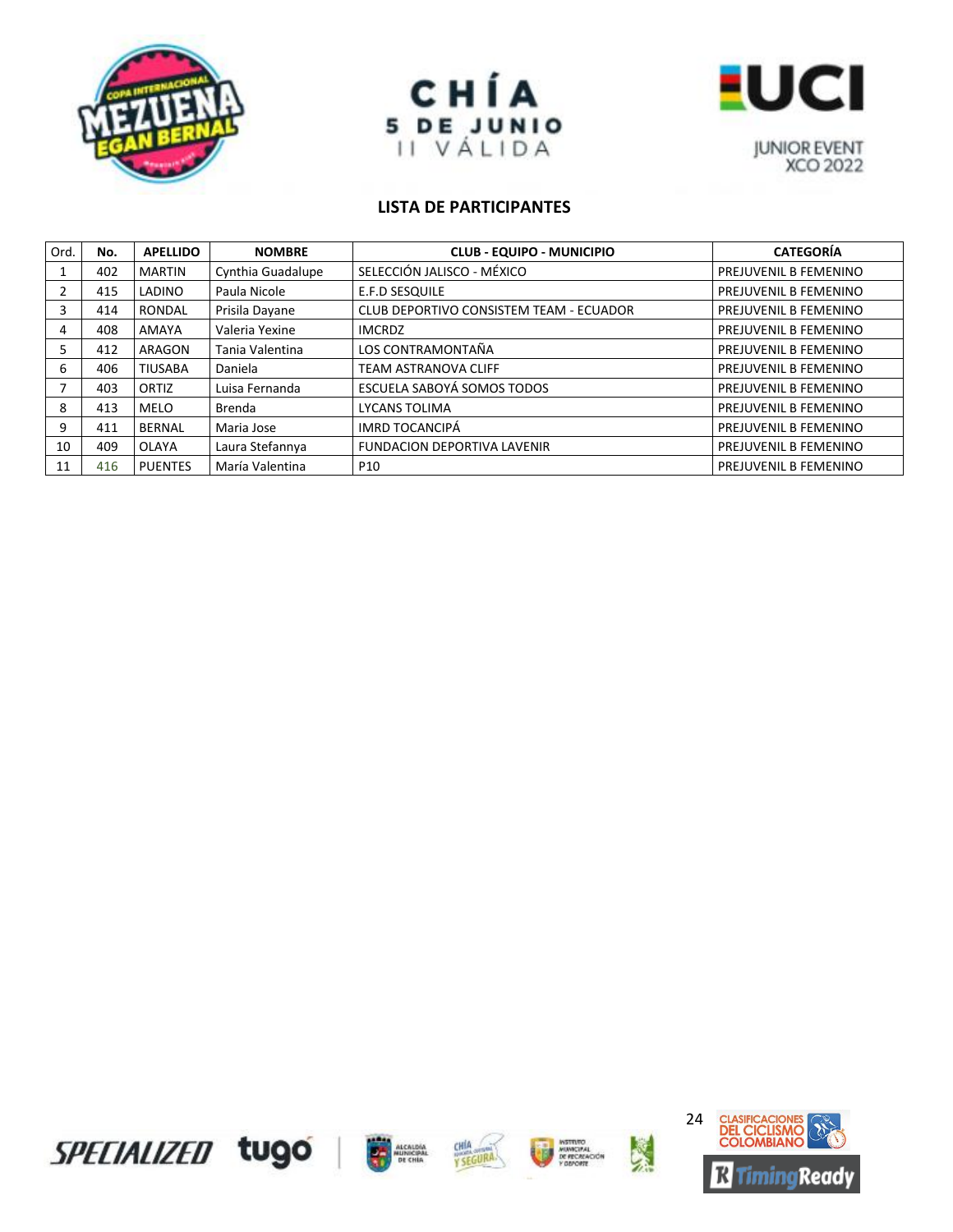





| Ord.           | No.  | <b>APELLIDO</b>  | <b>NOMBRE</b>          | <b>CLUB - EQUIPO - MUNICIPIO</b>   | <b>CATEGORÍA</b>       |
|----------------|------|------------------|------------------------|------------------------------------|------------------------|
| $\mathbf{1}$   | 1003 | JIMENEZ          | Jonathan Javier        | PAPÁS                              | PREJUVENIL B MASCULINO |
| $\overline{2}$ | 1047 | <b>MURCIA</b>    | Jaider Daniel          | ROUTE 69                           | PREJUVENIL B MASCULINO |
| 3              | 1015 | <b>AGUILAR</b>   | Juan David             | COGUA                              | PREJUVENIL B MASCULINO |
| 4              | 1008 | VASQUEZ          | David Alejandro        | TEAM DARWIN VALENCIA POPAYAN CAUCA | PREJUVENIL B MASCULINO |
| 5              | 1037 | <b>CANDIL</b>    | Juan Sebastian         | <b>E.F.D SESQUILE</b>              | PREJUVENIL B MASCULINO |
| 6              | 1005 | <b>DIAZ</b>      | Juan Jose              | E.F.D SESQUILE                     | PREJUVENIL B MASCULINO |
| $\overline{7}$ | 1022 | HERNÁNDEZ        | Jairo Alejandro        | <b>BIKING VILLAGE TEAM</b>         | PREJUVENIL B MASCULINO |
| 8              | 1001 | VELASQUEZ        | Duham Santiago         | SPECIALIZED TUGÓ                   | PREJUVENIL B MASCULINO |
| 9              | 1028 | <b>BENAVIDES</b> | Jaider Alexis          | AMBULANCIAS ELITE                  | PREJUVENIL B MASCULINO |
| 10             | 1040 | GOMEZ            | Juan David             | <b>VIGORE BIKE</b>                 | PREJUVENIL B MASCULINO |
| 11             | 1039 | <b>RODRIGUEZ</b> | Jhonatan Camilo        | E.F.D GACHANCIPÁ                   | PREJUVENIL B MASCULINO |
| 12             | 1045 | PEREZ            | Brayan Alfonso         | TEAM INGENIERÍA DE VÍAS            | PREJUVENIL B MASCULINO |
| 13             | 1051 | SANCHEZ          | Andres Santiago        | E.F.D SESQUILE                     | PREJUVENIL B MASCULINO |
| 14             | 1038 | <b>OTÁLORA</b>   | Duván Felipe           | INDEPENDIENTE                      | PREJUVENIL B MASCULINO |
| 15             | 1044 | <b>CRUZ</b>      | Jeferson               | SOACHA AVANZA                      | PREJUVENIL B MASCULINO |
| 16             | 1004 | HERNANDEZ        | Camilo Esteban         | SOACHA AVANZA - CICLOMONTAÑEROS    | PREJUVENIL B MASCULINO |
| 17             | 1035 | <b>PUENTES</b>   | Adrian                 | <b>GUESFORD</b>                    | PREJUVENIL B MASCULINO |
| 18             | 1007 | IBÁÑEZ           | Juan Felipe            | P <sub>10</sub>                    | PREJUVENIL B MASCULINO |
| 19             | 1042 | <b>MANCERA</b>   | Jeronimo               | IMRD CHIA - RIDERS SOCIETY         | PREJUVENIL B MASCULINO |
| 20             | 1046 | <b>GUERRERO</b>  | Daniel                 | COGUA                              | PREJUVENIL B MASCULINO |
| 21             | 1017 | <b>BUENO</b>     | Daniel Santiago        | P <sub>10</sub>                    | PREJUVENIL B MASCULINO |
| 22             | 1043 | <b>MORENO</b>    | Luis Carlos            | SOACHA AVANZA                      | PREJUVENIL B MASCULINO |
| 23             | 1014 | DÍAZ             | <b>Thomas Mosquera</b> | <b>GUESFORD</b>                    | PREJUVENIL B MASCULINO |
| 24             | 1050 | <b>ECHEVERRY</b> | Cristopher             | ESCUELA DE FORMACIÓN SOPO          | PREJUVENIL B MASCULINO |
| 25             | 1020 | <b>BARAJAS</b>   | Gerson David           | <b>FUNDACION DEPORTIVA LAVENIR</b> | PREJUVENIL B MASCULINO |
| 26             | 1048 | SALGADO          | Nixon Alejandro        | ESCUELA DE FORMACIÓN SOPO          | PREJUVENIL B MASCULINO |
| 27             | 1018 | <b>DONCEL</b>    | Michael Steven         | INDEPENDIENTE                      | PREJUVENIL B MASCULINO |
| 28             | 1031 | <b>RODRIGUEZ</b> | Juan Esteban           | CLUB ROUTE 69 ZIPAQUIRA            | PREJUVENIL B MASCULINO |
| 29             | 1032 | <b>RODRIGUEZ</b> | Juan Diego             | <b>CLUB ROUTE 69 ZIPAQUIRA</b>     | PREJUVENIL B MASCULINO |
| 30             | 1021 | <b>MENDEZ</b>    | <b>Breitner Camilo</b> | FUNDACION DEPORTIVA LAVENIR        | PREJUVENIL B MASCULINO |
| 31             | 1049 | <b>BUITRAGO</b>  | Nicolas                | ESCUELA DE FORMACIÓN SOPO          | PREJUVENIL B MASCULINO |
| 32             | 1002 | GÓMEZ            | Nestor Alexander       | SPECIALIZED TUGO                   | PREJUVENIL B MASCULINO |
| 33             | 1034 | CAMACHO          | Sebastian              | <b>TABIO</b>                       | PREJUVENIL B MASCULINO |
| 34             | 1054 | <b>VASQUES</b>   | Anderson Stiven        | <b>CLUB ZABRINSKY</b>              | PREJUVENIL B MASCULINO |
| 35             | 1055 | CASTIBLANCO      | Daniel Santiago        | ESCUELA FORMACIÓN COGUA            | PREJUVENIL B MASCULINO |
| 36             | 1056 | <b>RODRIGUEZ</b> | David Santiago         | <b>CAJICA</b>                      | PREJUVENIL B MASCULINO |
| 37             | 1057 | <b>GUERRERO</b>  | Dylan Gabriel          | TALENTOS CHIQUINQUIREÑOS BRC       | PREJUVENIL B MASCULINO |
| 38             | 1058 | PAEZ             | Esteban Alejandro      | ZIPAQUIRA TIERRA DE CAMPEONES      | PREJUVENIL B MASCULINO |
| 39             | 1059 | <b>MARTINEZ</b>  | Jazzahi Leandro        | <b>IMRD COTA</b>                   | PREJUVENIL B MASCULINO |
| 40             | 1060 | GARZON           | Juan Camilo            | IMRD CHÍA                          | PREJUVENIL B MASCULINO |







**NETRITO**<br>DE RECALACIÓN

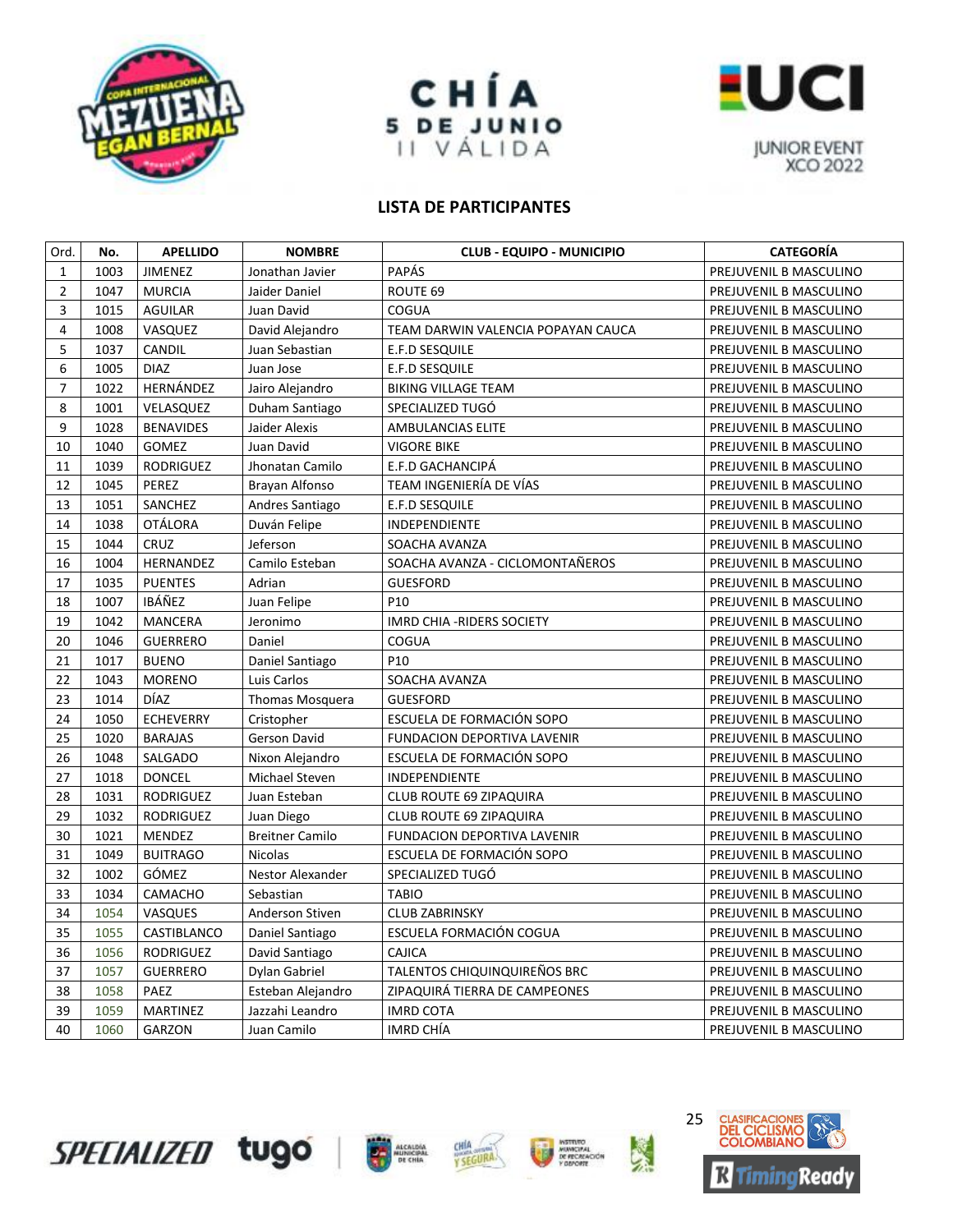





| Ord. | No.  | <b>APELLIDO</b>  | <b>NOMBRE</b>        | <b>CLUB - EQUIPO - MUNICIPIO</b> | <b>CATEGORÍA</b>       |
|------|------|------------------|----------------------|----------------------------------|------------------------|
| 41   | 1061 | <b>FERRARO</b>   | Juan Estaban         | <b>IMRD COTA</b>                 | PREJUVENIL B MASCULINO |
| 42   | 1062 | GARZON           | Juan Felipe          | IMRD CHÍA                        | PREJUVENIL B MASCULINO |
| 43   | 1063 | LEAL             | Juan Felipe          | ESCUELA DE FORMACIÓN SOPO        | PREJUVENIL B MASCULINO |
| 44   | 1064 | PARRA            | Juan José            | <b>INSDEPORTES CAJICÁ</b>        | PREJUVENIL B MASCULINO |
| 45   | 1065 | <b>FUENTES</b>   | Luis Carlos          | LOS CONTRAMONTAÑA                | PREJUVENIL B MASCULINO |
| 46   | 1066 | <b>ESPITIA</b>   | Santiago             | LYCANS TOLIMA                    | PREJUVENIL B MASCULINO |
| 47   | 1067 | <b>ALDANA</b>    | Sergio Andres        | LOS CONTRAMONTAÑA                | PREJUVENIL B MASCULINO |
| 48   | 1068 | <b>BELTRAN</b>   | <b>Thomas Andres</b> | <b>IMRD COTA</b>                 | PREJUVENIL B MASCULINO |
| 49   | 1069 | <b>RODRIGUEZ</b> | Miguel Angel         | <b>INDEPENDIENTE</b>             | PREJUVENIL B MASCULINO |









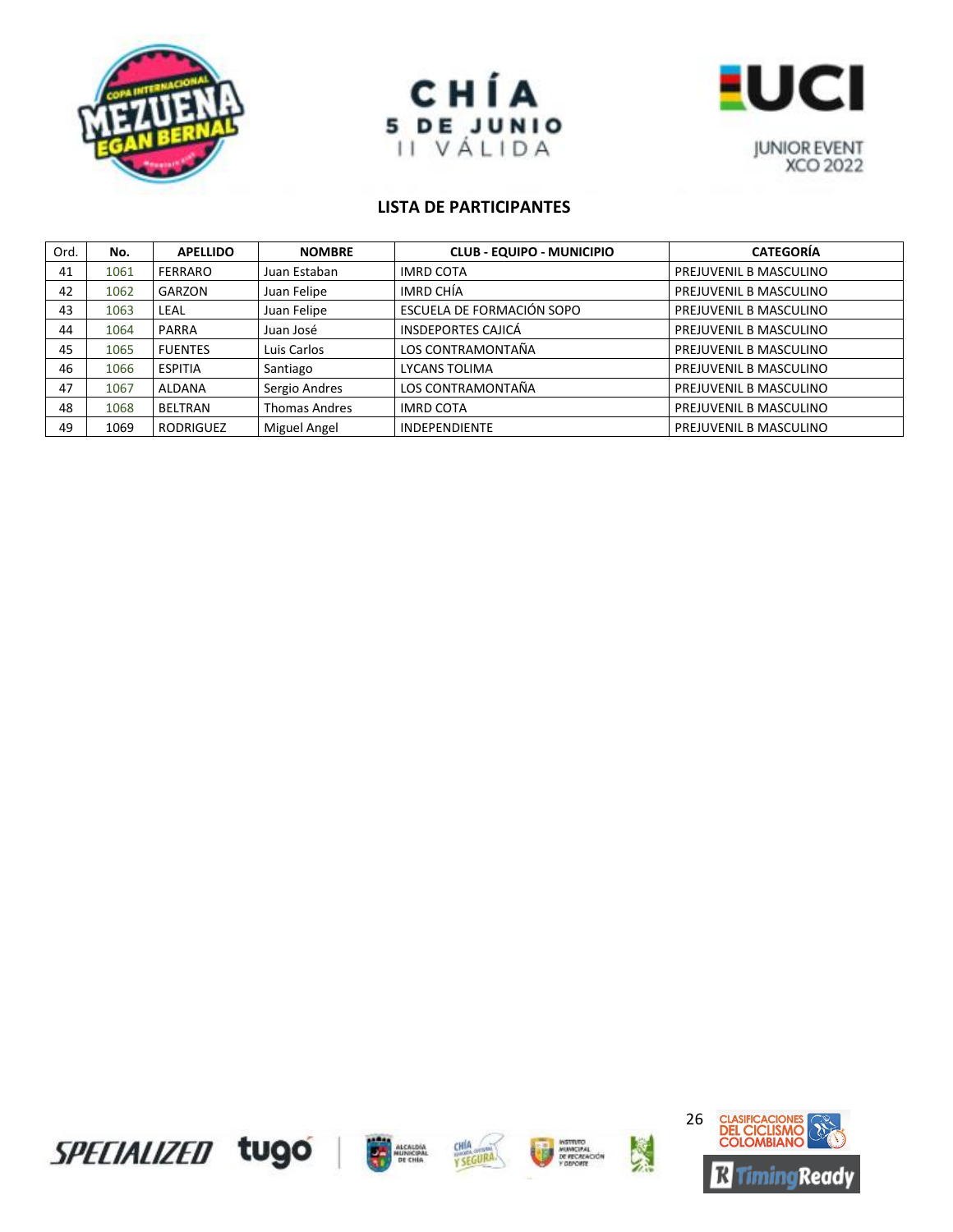





| Ord. | No. | <b>APELLIDO</b> | <b>NOMBRE</b>  | CLUB - EQUIPO - MUNICIPIO     | <b>CATEGORIA</b> |
|------|-----|-----------------|----------------|-------------------------------|------------------|
|      | 101 | ORJUELA         | Esteban        | CLUB ZABRINSKY                | PULGAS MIXTO     |
|      | 102 | SORIANO         | Juan Sebastian | ALCALDIA DE LA CALERA         | PULGAS MIXTO     |
|      | 103 | VÁSQUEZ         | Marha Thaliana | <b>CLUB FUTUROS CAMPEONES</b> | PULGAS MIXTO     |
|      | 104 | MARTINEZ        | <b>Isaac</b>   | SINRUTICA                     | PULGAS MIXTO     |

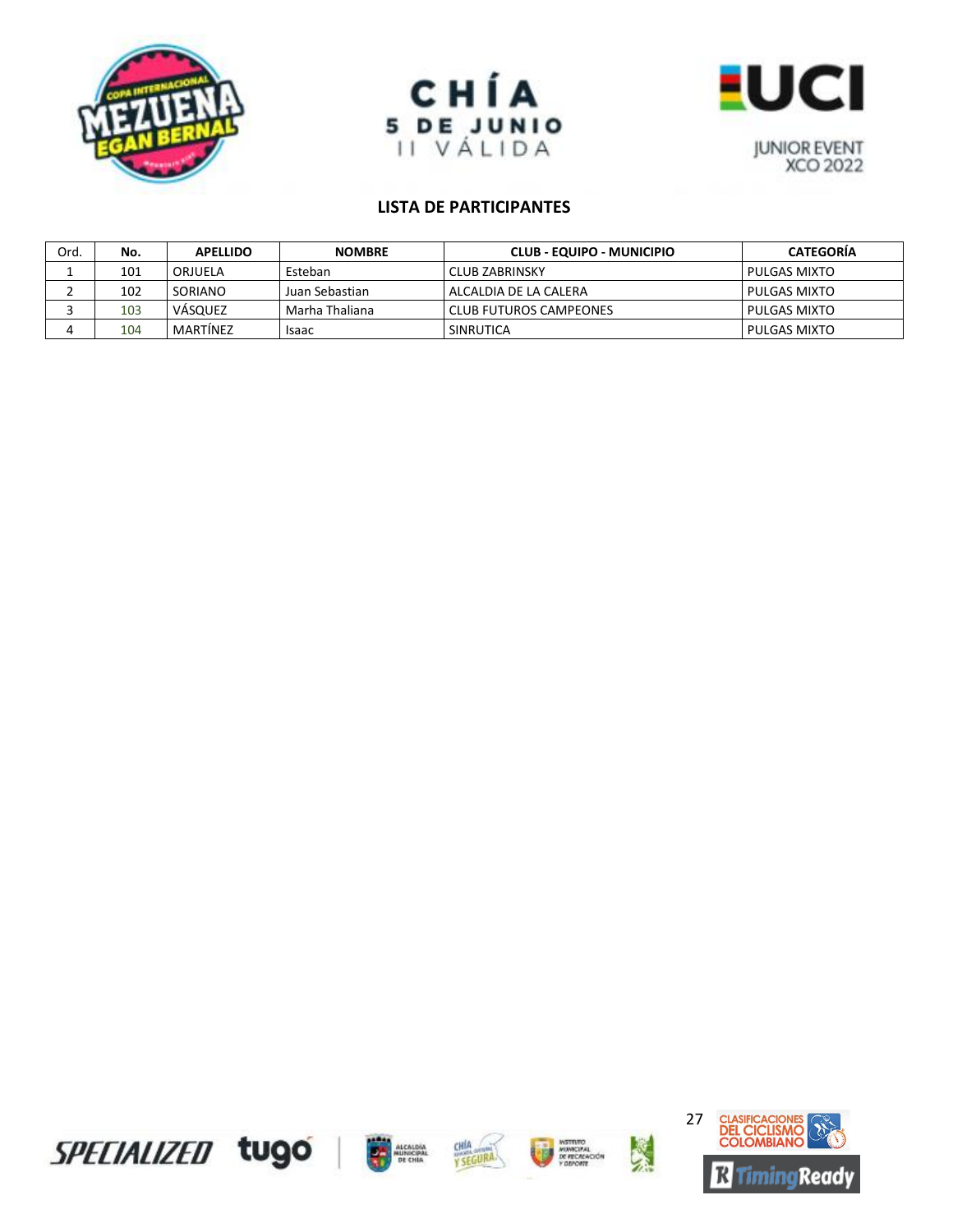





| Ord.           | No.            | <b>APELLIDO</b>  | <b>NOMBRE</b>        | <b>CLUB - EQUIPO - MUNICIPIO</b>     | <b>CATEGORÍA</b>               |
|----------------|----------------|------------------|----------------------|--------------------------------------|--------------------------------|
| 1              | 10             | <b>BLANCO</b>    | <b>Braulio Yamid</b> | <b>GUANENCITOS RACING</b>            | PUSH BIKES MIXTO (SIN PEDALES) |
| $\overline{2}$ | 12             | ALEMÁN           | Joaquín Esteban      | <b>BIKE KIDS</b>                     | PUSH BIKES MIXTO (SIN PEDALES) |
| 3              | 7              | SÁNCHEZ          | Jerónimo             | IMRD CHÍA                            | PUSH BIKES MIXTO (SIN PEDALES) |
| 4              | 1              | SARTA            | Alan Ricardo         | <b>IDRM MADRID</b>                   | PUSH BIKES MIXTO (SIN PEDALES) |
| 5              | $\overline{2}$ | <b>RENGIFO</b>   | Jacobo               | <b>BOGOTÁ</b>                        | PUSH BIKES MIXTO (SIN PEDALES) |
| 6              | 5              | <b>RODRÍGUEZ</b> | Aura María           | INGENIERÍA CIVEL - RUNAWAY SPEEDWEAR | PUSH BIKES MIXTO (SIN PEDALES) |
| 7              | 3              | <b>RENGIFO</b>   | Emanuel              | <b>BOGOTÁ</b>                        | PUSH BIKES MIXTO (SIN PEDALES) |
| 8              | 14             | PAEZ             | Maria Luciana        | <b>IMRD COTA</b>                     | PUSH BIKES MIXTO (SIN PEDALES) |
| 9              | 23             | <b>RODRIGUEZ</b> | Sarah                | <b>INSDEPORTES CAJICÁ</b>            | PUSH BIKES MIXTO (SIN PEDALES) |
| 10             | 17             | <b>CETINA</b>    | Keyner Felipe        | <b>INDEPENDIENTE</b>                 | PUSH BIKES MIXTO (SIN PEDALES) |
| 11             | 32             | <b>VELANDIA</b>  | Miranda              | <b>INSDEPORTES CAJICÁ</b>            | PUSH BIKES MIXTO (SIN PEDALES) |
| 12             | 37             | <b>ALMEIDA</b>   | <b>Emily Samara</b>  | LOS CONTRAMONTAÑA                    | PUSH BIKES MIXTO (SIN PEDALES) |
| 13             | 38             | <b>RODRIGUEZ</b> | Jacobo               | <b>INSDEPORTES CAJICÁ</b>            | PUSH BIKES MIXTO (SIN PEDALES) |
| 14             | 39             | ZABALA           | Liam Felipe          | VILLAVICENCIO CICLO ZABALA           | PUSH BIKES MIXTO (SIN PEDALES) |
| 15             | 40             | SALAZAR          | Martin Alejandro     | <b>IMRD TOCANCIPÁ</b>                | PUSH BIKES MIXTO (SIN PEDALES) |
| 16             | 41             | <b>PARRA</b>     | Martin               | <b>TEAM FRIENDS</b>                  | PUSH BIKES MIXTO (SIN PEDALES) |
| 17             | 42             | <b>CASTRO</b>    | Mathias              | <b>INSDEPORTES CAJICÁ</b>            | PUSH BIKES MIXTO (SIN PEDALES) |
| 18             | 43             | ARAGON           | Santiago             | IMRD TOCANCIPÁ                       | PUSH BIKES MIXTO (SIN PEDALES) |









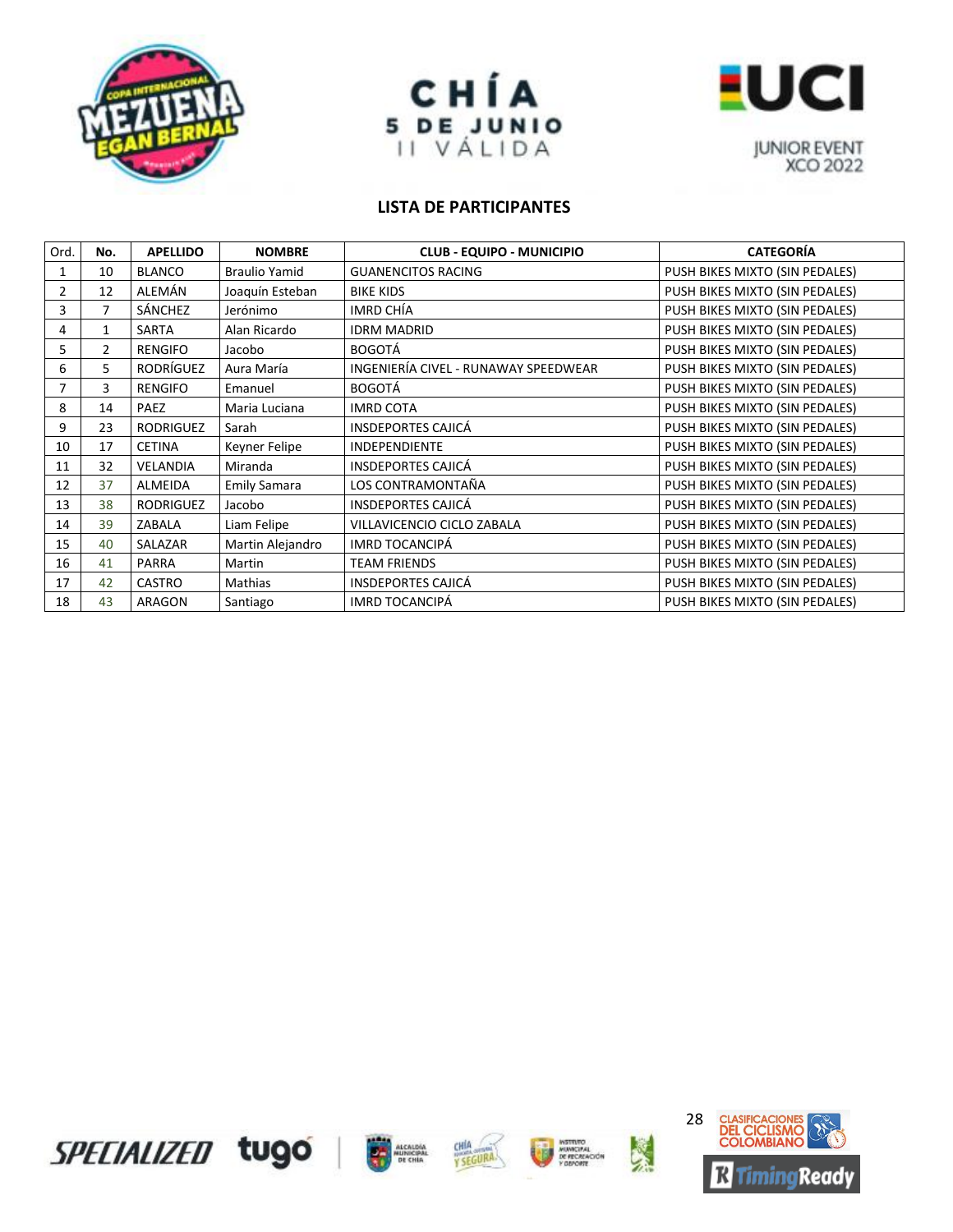





| Ord. | No.  | <b>APELLIDO</b> | <b>NOMBRE</b>  | <b>CLUB - EQUIPO - MUNICIPIO</b> | <b>CATEGORÍA</b>     |
|------|------|-----------------|----------------|----------------------------------|----------------------|
|      | 6001 | LATORRE         | Laura Yuliana  | <b>TEAM KUDOS CAPITAL</b>        | RECREATIVOS FEMENINO |
| 2    | 6004 | CARRILLO        | Ana Maritza    | <b>INDERTEN</b>                  | RECREATIVOS FEMENINO |
| 3.   | 6006 | PULGARIN        | Laura Natalia  | <b>CRANKRIDERS</b>               | RECREATIVOS FEMENINO |
| 4    | 6013 | FARFÁN          | Adriana Paola  | <b>SINRUTICA</b>                 | RECREATIVOS FEMENINO |
| 5.   | 6014 | <b>CORDERO</b>  | Angela Milena  | SANTOTO CLUB DEPORTIVO           | RECREATIVOS FEMENINO |
| 6    | 6015 | <b>GARCIA</b>   | Dayra Fernanda | ESCUELA DE FORMACIÓN SOPO        | RECREATIVOS FEMENINO |
|      | 6016 | MARTINEZ        | Karina         | NA                               | RECREATIVOS FEMENINO |
| 8    | 6017 | <b>MORENO</b>   | Laura Daniela  | <b>IMRD COTA</b>                 | RECREATIVOS FEMENINO |
| 9    | 6018 | SANCHEZ         | Paola          | <b>IMRD COTA</b>                 | RECREATIVOS FEMENINO |
| 10   | 6019 | <b>NARANJO</b>  | Paula Daniela  | TEAM ELITE CYCLING IBAGUÉ        | RECREATIVOS FEMENINO |
| 11   | 6021 | ARDILA          | Sara Del Pilar | SANTOTO CLUB DEPORTIVO           | RECREATIVOS FEMENINO |
| 12   | 6022 | <b>BELLO</b>    | Sofia          | <b>INSDEPORTES CAJICÁ</b>        | RECREATIVOS FEMENINO |









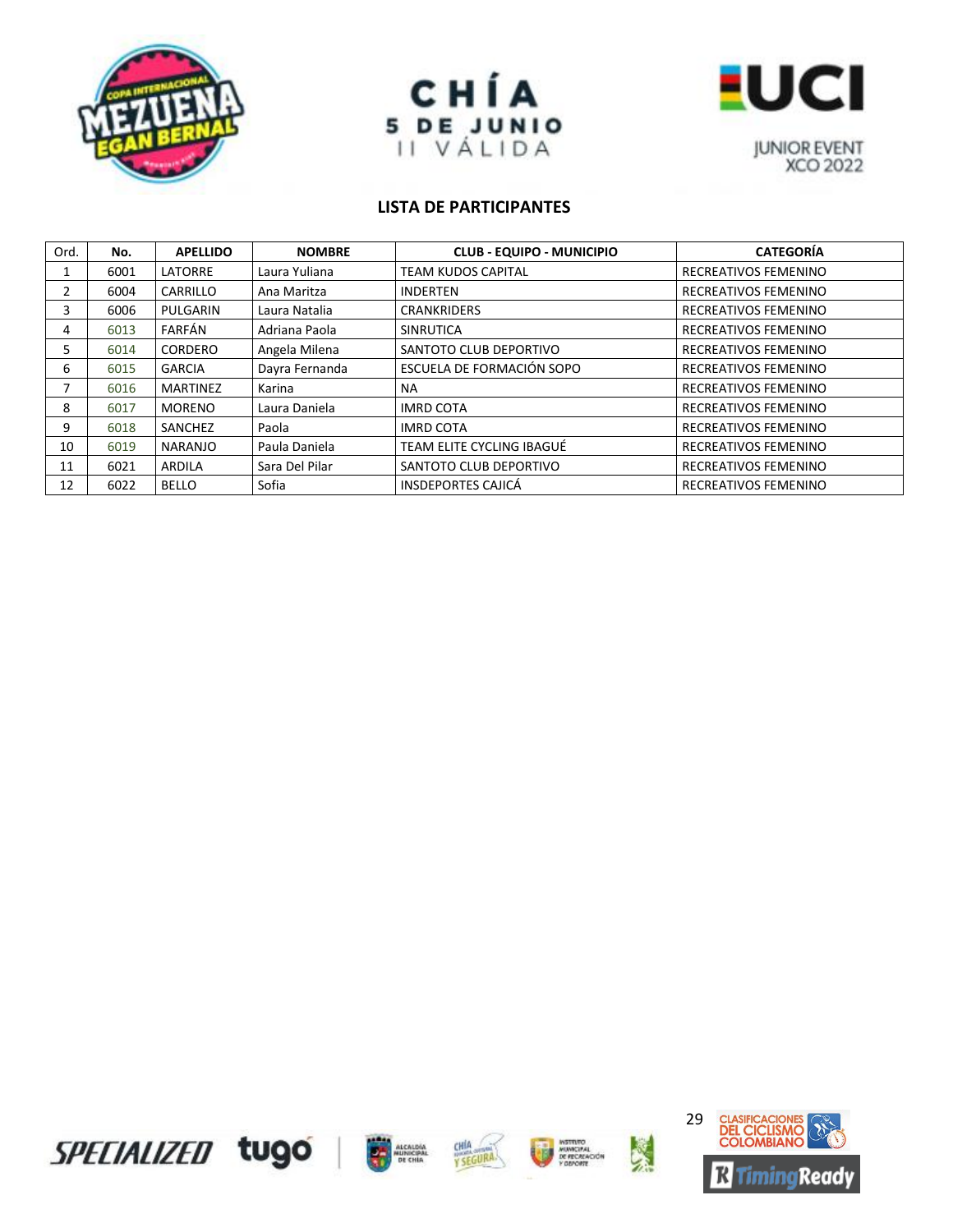





| Ord.           | No.  | <b>APELLIDO</b>  | <b>NOMBRE</b>         | <b>CLUB - EQUIPO - MUNICIPIO</b>       | <b>CATEGORÍA</b>        |
|----------------|------|------------------|-----------------------|----------------------------------------|-------------------------|
| $\mathbf{1}$   | 7001 | SANTOS           | Juan Nicolas          | <b>INSDEPORTES CAJICÁ</b>              | RECREATIVOS MASCULINO 1 |
| $\overline{2}$ | 7006 | <b>CHIVARA</b>   | Jhon Alexander        | <b>INDERTEN</b>                        | RECREATIVOS MASCULINO 1 |
| 3              | 7032 | VAQUEZ           | <b>Nestor Andres</b>  | E.F.D SESQUILE                         | RECREATIVOS MASCULINO 1 |
| $\overline{4}$ | 7030 | <b>GONZALES</b>  | Luis Guillermo        | <b>IMRD COTA</b>                       | RECREATIVOS MASCULINO 1 |
| 5              | 7042 | <b>BEJARANO</b>  | Luis Alejandro        | <b>TENJO</b>                           | RECREATIVOS MASCULINO 1 |
| 6              | 7028 | CARILLO          | Oscar Yesid           | LA SEPTIMA CUMBRE UBATE                | RECREATIVOS MASCULINO 1 |
| $\overline{7}$ | 7056 | <b>MEDINA</b>    | <b>Hollman Arley</b>  | <b>CICLO FRAME</b>                     | RECREATIVOS MASCULINO 1 |
| 8              | 7025 | GARAY            | Sebastian Nicolas     | <b>INSDEPORTES CAJICÁ</b>              | RECREATIVOS MASCULINO 1 |
| 9              | 7057 | SANTA            | Julián                | <b>GUESFORD</b>                        | RECREATIVOS MASCULINO 1 |
| 10             | 7060 | <b>DUARTE</b>    | Camilo Andres         | ESCUELA DE FORMACIÓN SOPO              | RECREATIVOS MASCULINO 1 |
| 11             | 7021 | <b>REYES</b>     | Yidmor Esnaliguer     | FUNDACION DEPORTIVA LAVENIR            | RECREATIVOS MASCULINO 1 |
| 12             | 7022 | GOMEZ            | Jhonatan Julian       | FUNDACION DEPORTIVA LAVENIR            | RECREATIVOS MASCULINO 1 |
| 13             | 7033 | <b>RAMOS</b>     | Juan Camilo           | <b>GACHANCIPA</b>                      | RECREATIVOS MASCULINO 1 |
| 14             | 7029 | VARGAS           | Diego Alexander       | <b>IMRD COTA</b>                       | RECREATIVOS MASCULINO 1 |
| 15             | 7035 | GONZALEZ         | Juan Nicolas          | E.F.D GACHANCIPÁ                       | RECREATIVOS MASCULINO 1 |
| 16             | 7059 | MONSALVE         | Ricardo               | ESCUELA DE FORMACIÓN SOPO              | RECREATIVOS MASCULINO 1 |
| 17             | 7003 | GIL              | Jose Antonio          | <b>TEAM KUDOS CAPITAL</b>              | RECREATIVOS MASCULINO 1 |
| 18             | 7007 | <b>MANCERA</b>   | Diego                 | <b>TEAM ZENIT MTB</b>                  | RECREATIVOS MASCULINO 1 |
| 19             | 7063 | <b>ARIAS</b>     | Ariel Fernando        | INCREÍBLE TEAM                         | RECREATIVOS MASCULINO 1 |
| 20             | 7034 | <b>AYA</b>       | Juan Esteban          | INDEPENDIENTE                          | RECREATIVOS MASCULINO 1 |
| 21             | 7062 | <b>REYES</b>     | Andrés Felipe         | TEAM ZENITH MTB CAJICA                 | RECREATIVOS MASCULINO 1 |
| 22             | 7045 | <b>MEDINA</b>    | Peterson Brian        | <b>CRANKRIDERS</b>                     | RECREATIVOS MASCULINO 1 |
| 23             | 7013 | RODRÍGUEZ        | Erik Fernando         | ALCALDIA DE LA CALERA                  | RECREATIVOS MASCULINO 1 |
| 24             | 7018 | HERNÁNDEZ        | Duvan Andrés          | IMCRDZ ZIPAQUIRÁ - TIERRA DE CAMPEONES | RECREATIVOS MASCULINO 1 |
| 25             | 7014 | SÁNCHEZ          | Miguel                | ALCALDIA DE LA CALERA                  | RECREATIVOS MASCULINO 1 |
| 26             | 7019 | <b>GUTIERREZ</b> | <b>Yeferson David</b> | ZIPAQUIRA                              | RECREATIVOS MASCULINO 1 |
| 27             | 7061 | MERCHÁN          | Andrés Felipe         | TEAM ELITE CYCLING IBAGUÉ              | RECREATIVOS MASCULINO 1 |
| 28             | 7064 | RAMIREZ          | Carlos                | CLUB ELITE CYCLING IBAGUE              | RECREATIVOS MASCULINO 1 |
| 29             | 7065 | <b>RATIVA</b>    | Cristian Camilo       | SANTOTO CLUB DEPORTIVO                 | RECREATIVOS MASCULINO 1 |
| 30             | 7066 | <b>FORERO</b>    | Cristian Duvan        | <b>COGUA</b>                           | RECREATIVOS MASCULINO 1 |
| 31             | 7067 | <b>PULIDO</b>    | David Leonardo        | SANTOTO CLUB DEPORTIVO                 | RECREATIVOS MASCULINO 1 |
| 32             | 7068 | <b>TALERO</b>    | Diego Alejando        | ESCUELA DE FORMACIÓN SOPO              | RECREATIVOS MASCULINO 1 |
| 33             | 7069 | VASQUEZ          | Duvan Felipe          | E.F.D SESQUILE                         | RECREATIVOS MASCULINO 1 |
| 34             | 7070 | MARIÑO           | Eduardo               | ENCALAMBRADOSCHANOS BOYACÁ             | RECREATIVOS MASCULINO 1 |
| 35             | 7071 | <b>OSPINA</b>    | Felipe                | MC                                     | RECREATIVOS MASCULINO 1 |
| 36             | 7072 | <b>MORA</b>      | Fernando              | ZENITH                                 | RECREATIVOS MASCULINO 1 |
| 37             | 7073 | <b>GARCIA</b>    | Hugo Alexander        | <b>TEAM ZENITH MTB</b>                 | RECREATIVOS MASCULINO 1 |
| 38             | 7074 | GOMEZ            | Jhon Fernando         | <b>CUCUNUBA</b>                        | RECREATIVOS MASCULINO 1 |
| 39             | 7075 | SANDOVAL         | Jose Miguel           | ESCUELA DE FORMACIÓN SOPO              | RECREATIVOS MASCULINO 1 |
| 40             | 7076 | MARTINEZ         | Juan David            | <b>SINRUTICA</b>                       | RECREATIVOS MASCULINO 1 |









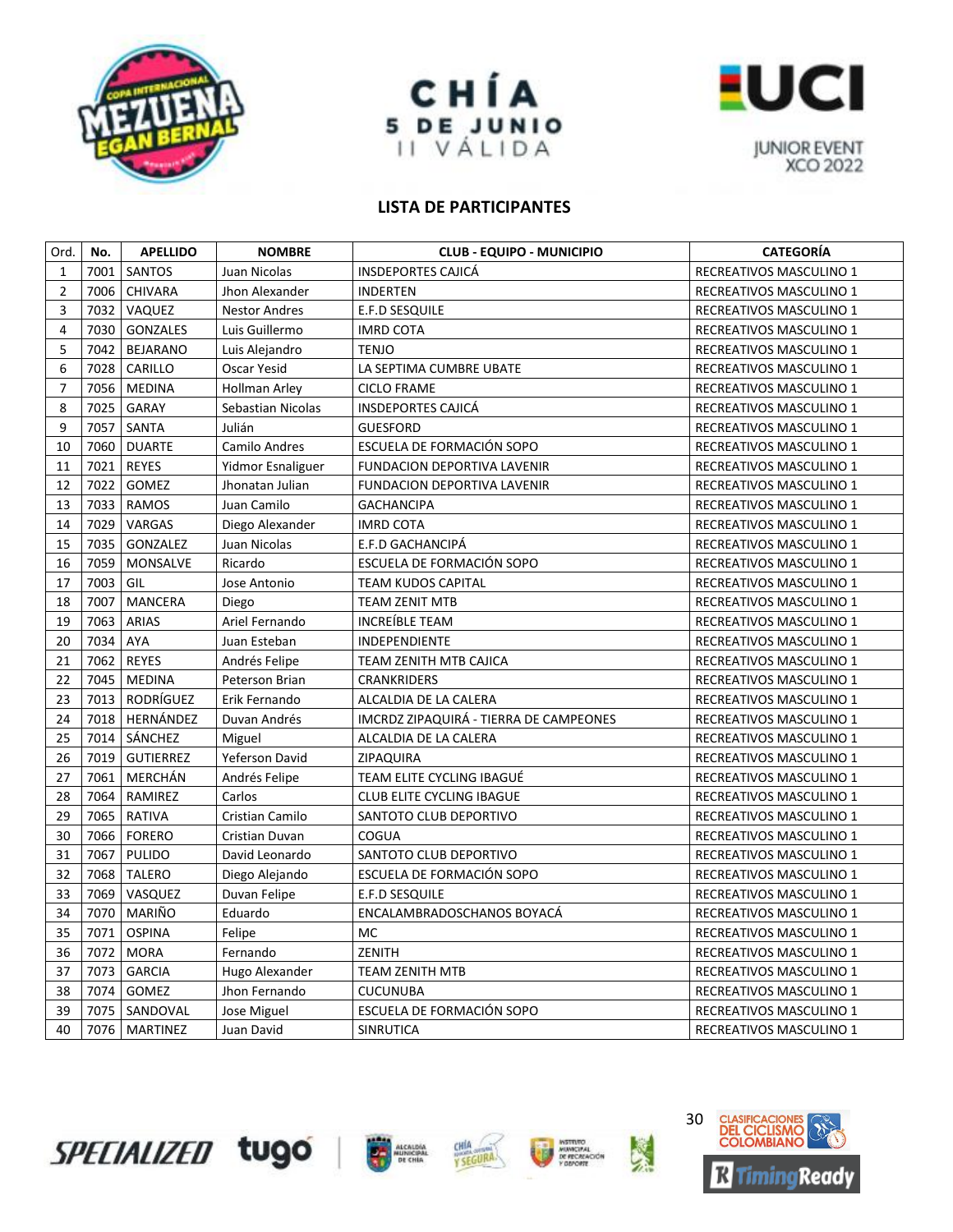





| Ord. | No.  | <b>APELLIDO</b> | <b>NOMBRE</b>  | <b>CLUB - EQUIPO - MUNICIPIO</b> | <b>CATEGORIA</b>        |
|------|------|-----------------|----------------|----------------------------------|-------------------------|
| 41   | 7077 | ESTUPIÑAN       | Juansebastian  | IMRD TOCANCIPÀ                   | RECREATIVOS MASCULINO 1 |
| 42   | 7078 | BARRETO         | Julian David   | l ESCUELA DE FORMACIÓN SOPO      | RECREATIVOS MASCULINO 1 |
| 43   | 7079 | SARMIENTO       | Miguel Angel   | l ESCUELA DE FORMACIÓN SOPO      | RECREATIVOS MASCULINO 1 |
| 44   | 7080 | <b>UMBARILA</b> | Miguel Angel   | <b>IMRD COTA</b>                 | RECREATIVOS MASCULINO 1 |
| 45   | 7081 | MORALES         | <b>Nicolas</b> | INDEPENDIENTE                    | RECREATIVOS MASCULINO 1 |

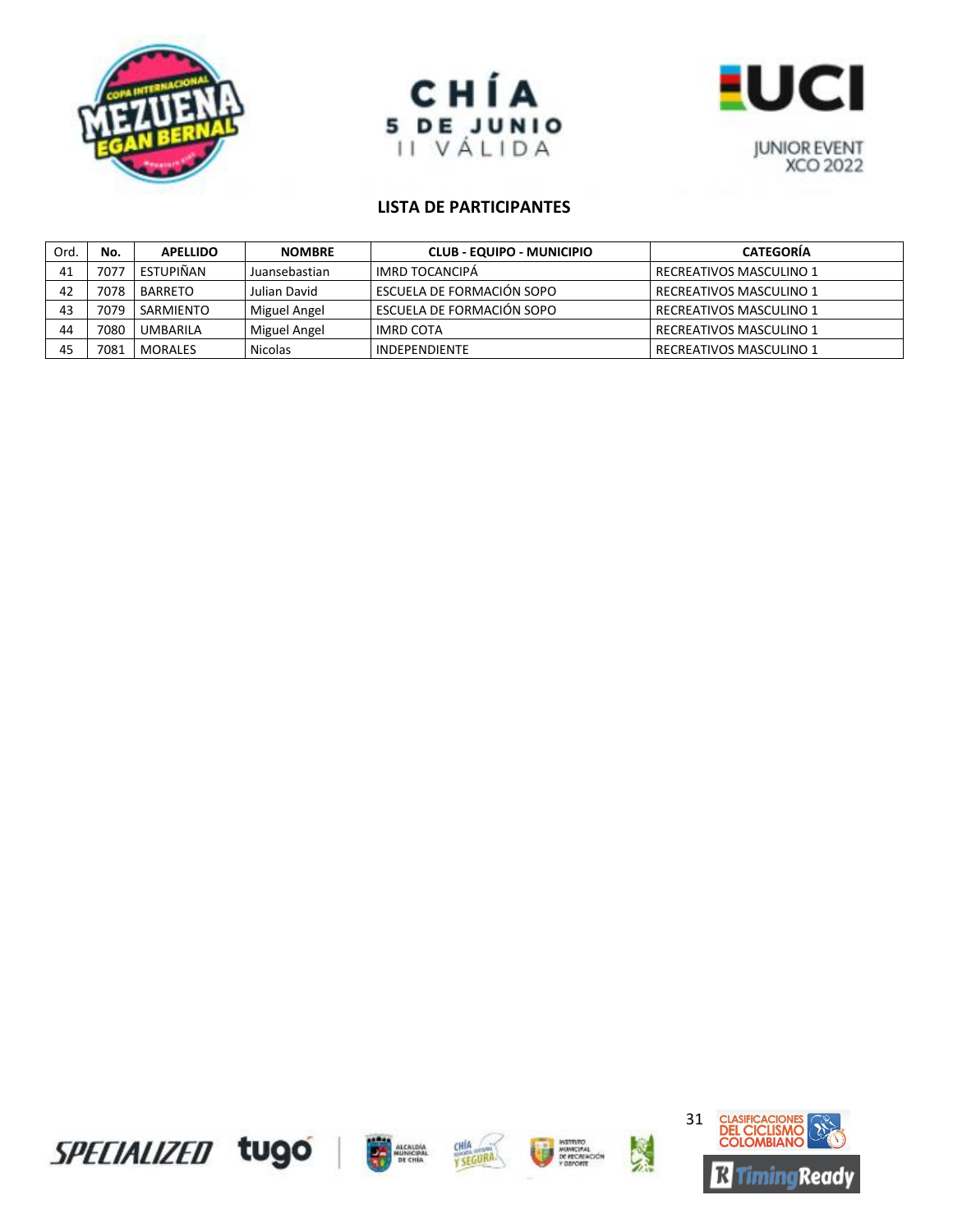





| Ord.           | No.  | <b>APELLIDO</b>   | <b>NOMBRE</b>   | <b>CLUB - EQUIPO - MUNICIPIO</b> | <b>CATEGORÍA</b>               |
|----------------|------|-------------------|-----------------|----------------------------------|--------------------------------|
| 1              | 8015 | <b>FORERO</b>     | Wilson Arturo   | <b>ONE CYCLING</b>               | <b>RECREATIVOS MASCULINO 2</b> |
| $\overline{2}$ | 8011 | <b>TIBAQUICHA</b> | Victor Alfonzo  | <b>IMRD COTA</b>                 | <b>RECREATIVOS MASCULINO 2</b> |
| 3              | 8019 | VELASQUEZ         | Jorge           | TABIO TEAM                       | <b>RECREATIVOS MASCULINO 2</b> |
| 4              | 8014 | GARZON            | Adolfo          | DROGUERÍAS ALFA                  | RECREATIVOS MASCULINO 2        |
| 5.             | 8021 | <b>FRANCO</b>     | Mario Alejandro | <b>RIDERS SOCIETY</b>            | RECREATIVOS MASCULINO 2        |
| 6              | 8009 | <b>PAEZ</b>       | Cristian Daniel | <b>IMRD COTA</b>                 | RECREATIVOS MASCULINO 2        |
|                | 8006 | BARÓN             | Ángel Orlando   | <b>CHOACHI</b>                   | RECREATIVOS MASCULINO 2        |
| 8              | 8005 | <b>GOMEZ</b>      | Felipe          | ALAMO CAR RENTAL                 | <b>RECREATIVOS MASCULINO 2</b> |
| 9              | 8017 | <b>MEDINA</b>     | Darwin Federick | <b>CRANKRIDERS</b>               | RECREATIVOS MASCULINO 2        |
| 10             | 8008 | GARCÍA            | Luis Alejandro  | UMNG                             | <b>RECREATIVOS MASCULINO 2</b> |
| 11             | 8012 | ARIZA             | William Ferlein | <b>RIDERS SOCIETY</b>            | <b>RECREATIVOS MASCULINO 2</b> |
| 12             | 8022 | MUÑOZ             | Jorge Mario     | <b>CHIA</b>                      | <b>RECREATIVOS MASCULINO 2</b> |
| 13             | 8023 | SANCHEZ           | Pedro David     | <b>CLUB RIDERS CHIA</b>          | <b>RECREATIVOS MASCULINO 2</b> |
| 14             | 8024 | <b>BLANCO</b>     | Rafael          | <b>IMRD TOCANCIPA</b>            | <b>RECREATIVOS MASCULINO 2</b> |